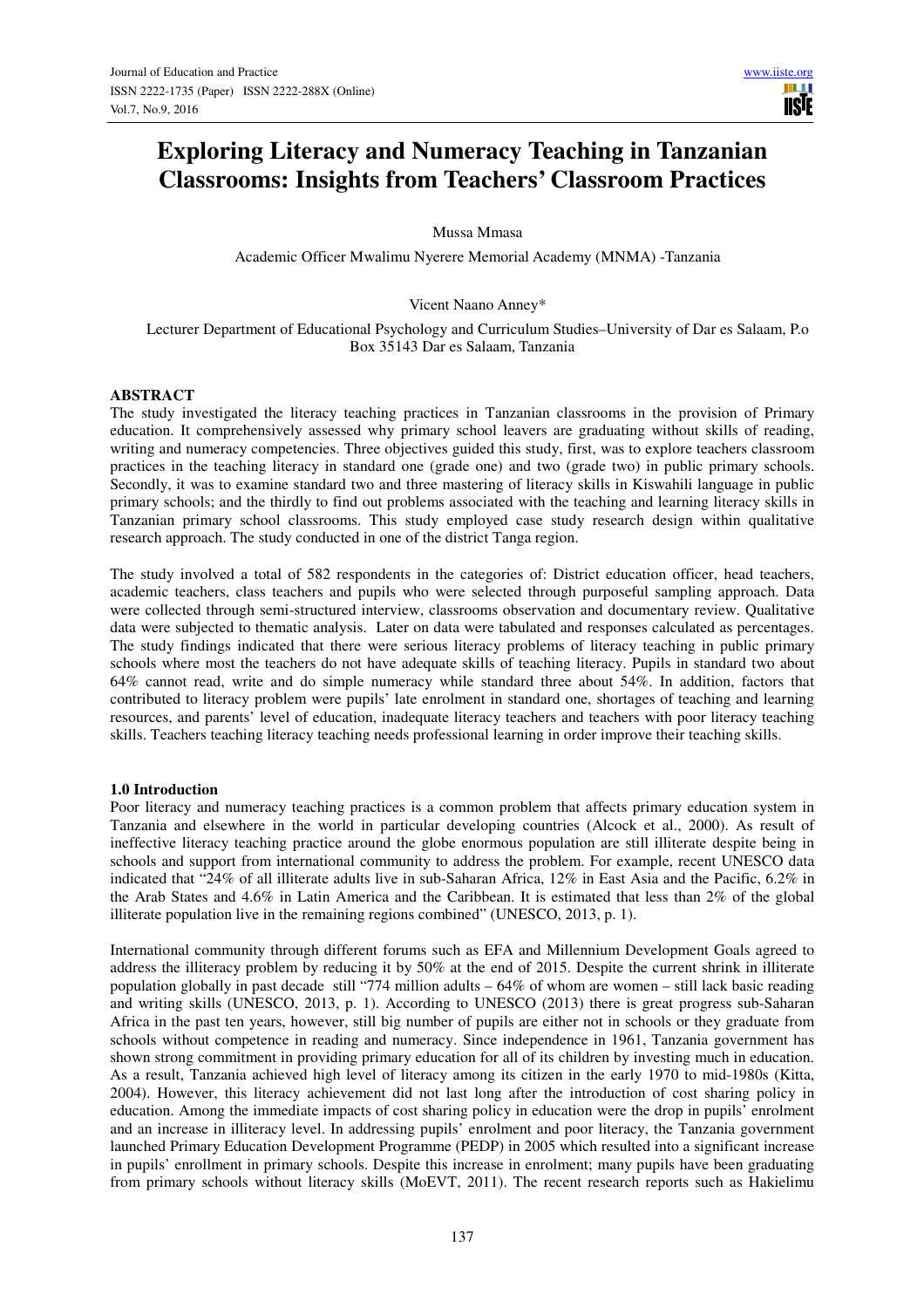(2008) and UWEZO (2013) indicated that there are significant regional differences in children's learning outcomes in Tanzania in particular in literacy and numeracy among children aged 9-13 as highest region have 73% of literacy and lowest was 53% in 2012. Problem of literacy has gained roots in Tanzania education as studies such as by UWEZO (2010), Hakielimu (2008) and Carroll (2011) indicated that literacy is a major problem as 50% of standard seven pupils cannot read standard two English textbook, similarly 24% cannot read standard two Kiswahili textbook, and 56% of standard three pupils are unable to work out standard two arithmetic problems. These findings suggest that there is a critical problem in Tanzanian education particularly the way literacy teaching is conducted in primary schools. In normal practice, according to Education and Training Policy (1995) after completing standard two pupils are expected to have achieved basic literacy skills particularly the ability to read, write, and solve simple arithmetic problems.

## *1.1 Conceptualizing literacy*

The term literacy has multiple meanings. Many definitions available in the literature are context specific and some depend on who is defining literacy and for what purpose (Roberts, 2005) and the components of literacy have become increasingly complex. Thus the term literacy no longer refers to simply the ability to read or do numeracy rather literacy has taken intricate characteristics with major consequences for the success of today's pupils (Street, 2004). Multiple modes of literacy have been found to be essential for pupils' future endeavors (Ritter, 2009) including language fluency, the comprehension and analysis of complex texts and effective social and electronic communication. Roberts (2005) argued that, traditionally, literacy was thought as the skills of reading and writing; but today it has extended its meaning to include the capacity to read, understand and critically appreciate various forms of communication including spoken language, printed text, broadcast media, and digital media. Likewise Wray and Medwell (1991) commented that numeracy is not limited to the ability to use numbers, to add, subtract, multiply and divide but encompasses the ability to use mathematical understanding and skills to solve problems and meet the demands of day-to-day living in complex social settings. Literacy is the ability to read and write while numeracy is a good basic knowledge of mathematics, the ability to understand and work with numbers (Hornby, 2000). The concepts of literacy and numeracy have been expanded beyond basic level of pupil's ability of reading and using numbers. According UK Department of Education and Skills (2011) literacy "includes the capacity to read, understand and critically appreciate various forms of communication including spoken language, printed text, broadcast media, and digital media" (p. 8)—while numeracy "encompasses the ability to use mathematical understanding and skills to solve problems and meet the demands of day-to-day living in complex social settings" (p. 8). However, in context of this study literacy is defined as pupil's ability to read, write and conduct simple arithmetic. This definition is adopted in the context of this study because many Tanzanian pupils have been graduating from primary school with inadequate ability to write and read. Therefore, this study evaluated basic literacy and numeracy ability among study three pupils in the selected schools.

The purpose of any education in general is to help an individual to acquire core and useful basic life skills to live an independent life and therefore primary education is aimed to enable a child be able to read, write and acquire some basic arithmetic skills and these basic literacy skills are tested in Tanzania Standard Seven National Examinations (Mkumbo, 2011). This view that school system should promote literacy was supported by famous Brazilian educator Paulo Freire and "person could not be characterized as 'truly' literate unless he or she had learned something more than simply how to inscribe and interpret symbols on a piece of paper" (Roberts, 2005, p. 35). However, recent Standard Seven National Examination results indicated that some pupils graduated without skills of reading, writing, and numeracy (TWAWEZA, 2014; UWEZO, 2013). This suggest that despite children being in school, they do not acquire basic skills in reading, writing and working out simple arithmetic problems and subsequently have not attained the achievement standards as intended in Tanzania primary curriculum. Since being literate is considered a basic condition of successful schooling, and for a productive adult life (Bryson, 2003) therefore Tanzanian pupils with poor literacy are likely to be unsuccessful in achieving their life potentials. Mkumbo (2011) argued that if children lack ability to read, write and solve arithmetic problems, then education should be counted to have failed our children and that's exactly what seems to be the case with our Tanzania primary education since literacy and numeracy skills are fundamental core in teaching and learning. Pupil graduating with illiteracy implies that there is critical problem facing literacy teaching practices in schools. Therefore, this study investigated how teachers teach literacy and numeracy in Tanzania primary school classrooms by examining classroom teaching practices in Tanzania secondary schools. The study was guided by the following research questions:

- 1. How do teachers teach reading, writing and numeracy to enhance pupils' literacy skills in Tanzanian public primary schools?
- 2. What is level of standard (grade) two and three literacy ability?
- 3. What problems do teachers face in the teaching of literacy and numeracy in Tanzanian public primary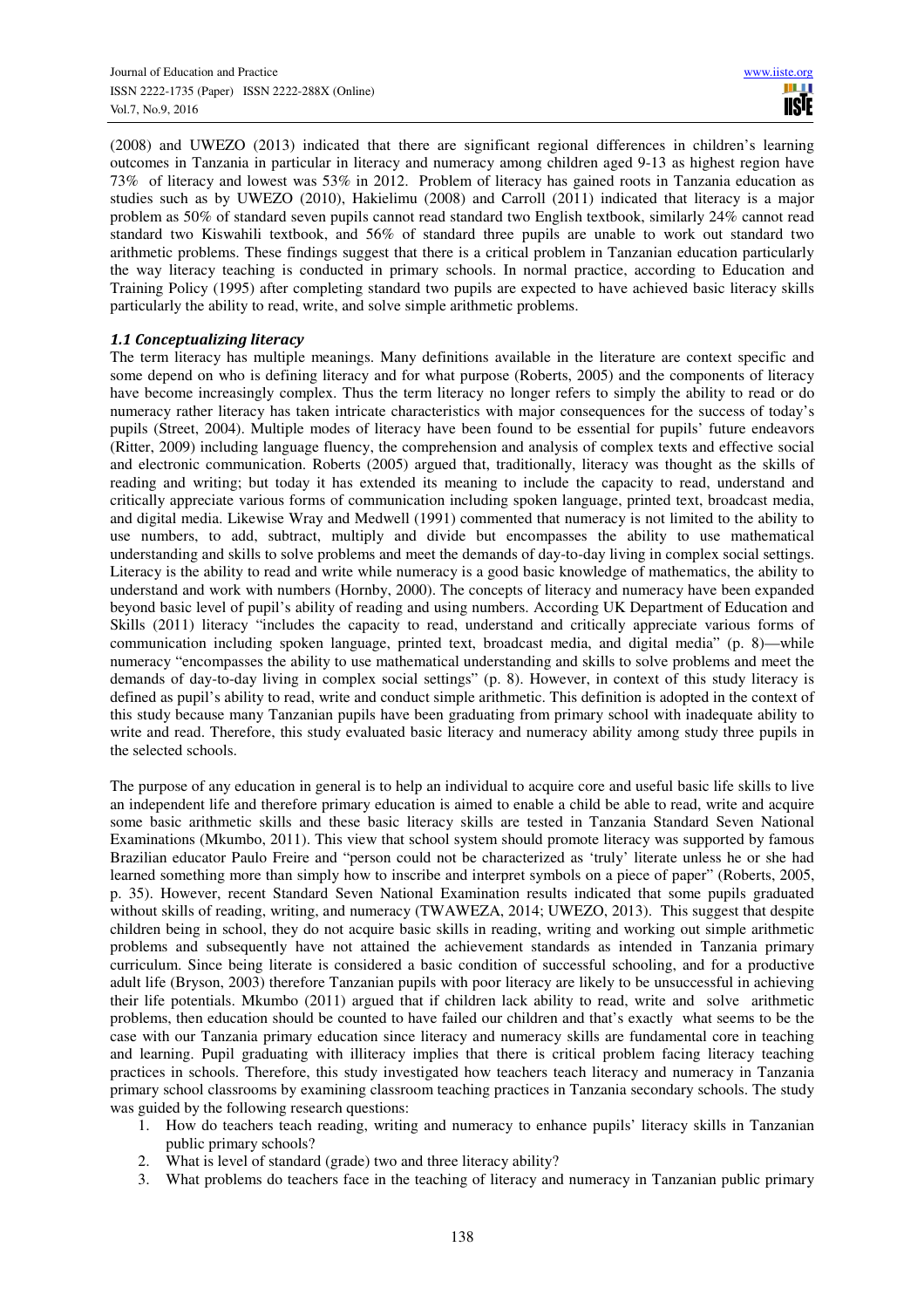schools?

#### **2.0 Literature review**

## *2.1 The role of qualified literacy teachers*

Research agreed that qualified teachers are critical factor in education success and pupil learning achievement (Adedoyin, 2011; Akiba, LeTendre, & Scribner, 2007; Blömeke, Suhl, & Kaiser, 2011; Stronge, Ward, Tucker, & Hindman, 2007). The output from the education system rests upon the teachers who are the direct providers of education (Smith, 1999). Arguing this idea Smith (1999) added: "No education system can rise too far beyond the level of teachers in it" (p. 40). Thus, professionally trained literacy teachers are very important in success of teaching literacy skills in schools because they possess literacy teaching strategies and can simplify the action of teaching and learning reading, writing and numeracy skills (Barton, 1997). Thus, in any education system, the availability and excellence of a teaching force is a signal of the quality of education in that system. Barton (1997) reported that schools meet the challenge of improving literacy skills through teaching and practice reading skills at the elementary levels. Therefore, it implies lack of qualified literacy teachers lead to have poor pupils mastering of reading, writing and numeracy skills in schools. This view suggests that teachers are the most significant 'inputs' in the education development. Mapunda (2007) argued that, the quality of education is increasingly judged by focus on pupils' performance, what pupils actually learn, and how well they learn it. Qualified teachers are remarkably important in development of education in every country and critical for literacy and numeracy instructions.

#### *2.2 Strategies for effective teaching of literacy and numeracy*

Literacy teaching has been a topic of debate in many countries because pupil achievement in aspect of literacy is not promising as reasonable number of primary schools pupils graduate without literacy. Roskos, Christie, and Richgels (2003) reported the plethora of terms used to refer to pre-school literacy development. Such terms include: "emerging literacy, emergent reading, emergent writing, early reading, and symbolic tools" (p. 53). In addition there is no agreed position in the literature on the best framework of literacy teaching (Department of Education and Training, 2010). The literacy teaching debate according to Department of Education and Training (2010) is polarised between the proponent of whole language approach and skills based approach. Whole language approach is built on the foundation of constructivist theory where they believe that that literacy teaching should be contextual—while the proponent of skills-based approach advocate that during literacy teaching teachers should break down the reading and writing into small parts that are easily learnable by pupils such as phonics, phonemic awareness and spelling. Morrow, Gambrell, Duke, and Nero (2011, p. 22) identified ten evidenced based best practice for literacy instruction. These are:

- Classrooms should reflect a culture that fosters literacy motivation. The teacher should foster literacy by creating a community of literacy learners;
- Students learn best when they read for authentic meaning-making purposes: for pleasure, to be informed, and to perform a task;
- Teachers should provide appropriate scaffolded instruction in the five core skills (phonemic awareness, phonics, vocabulary, fluency, and comprehension) to promote independent reading;
- The school day should include time for self-selected reading;
- Providing students with high-quality literature across a wide range of genres will build a love for reading and address the Common Core standards;
- As themes or topics are explored, multiple texts should be used to increase background knowledge, connect concepts, and increase vocabulary;
- The classroom should reflect and encourage community and collaboration;
- A balance of teacher- and student-led discussions of texts is important to build lifelong learners;
- Students need ample opportunities to use technologies that connect and expand concepts; and
- Differentiate instruction based on student assessments to accommodate the needs of individual students. (Morrow et al., 2011, p. 21)

US National Reading Panel (2015) reported that effective literacy instruction strategies integrate the following components: first, there is clear instruction in phonemic awareness; second systematic phonics instruction; teaching approaches that support pupil's fluency and finally teaching that enhance pupils comprehension. In the similar vein study by Roskos et al. (2003) identified eight literacy teaching strategies. These are:

• *Rich teacher talk—*teachers involves pupils a rich discussion in large groups, small groups, and individualized talk that focuses on the use uncommon words, extending children discussion, providing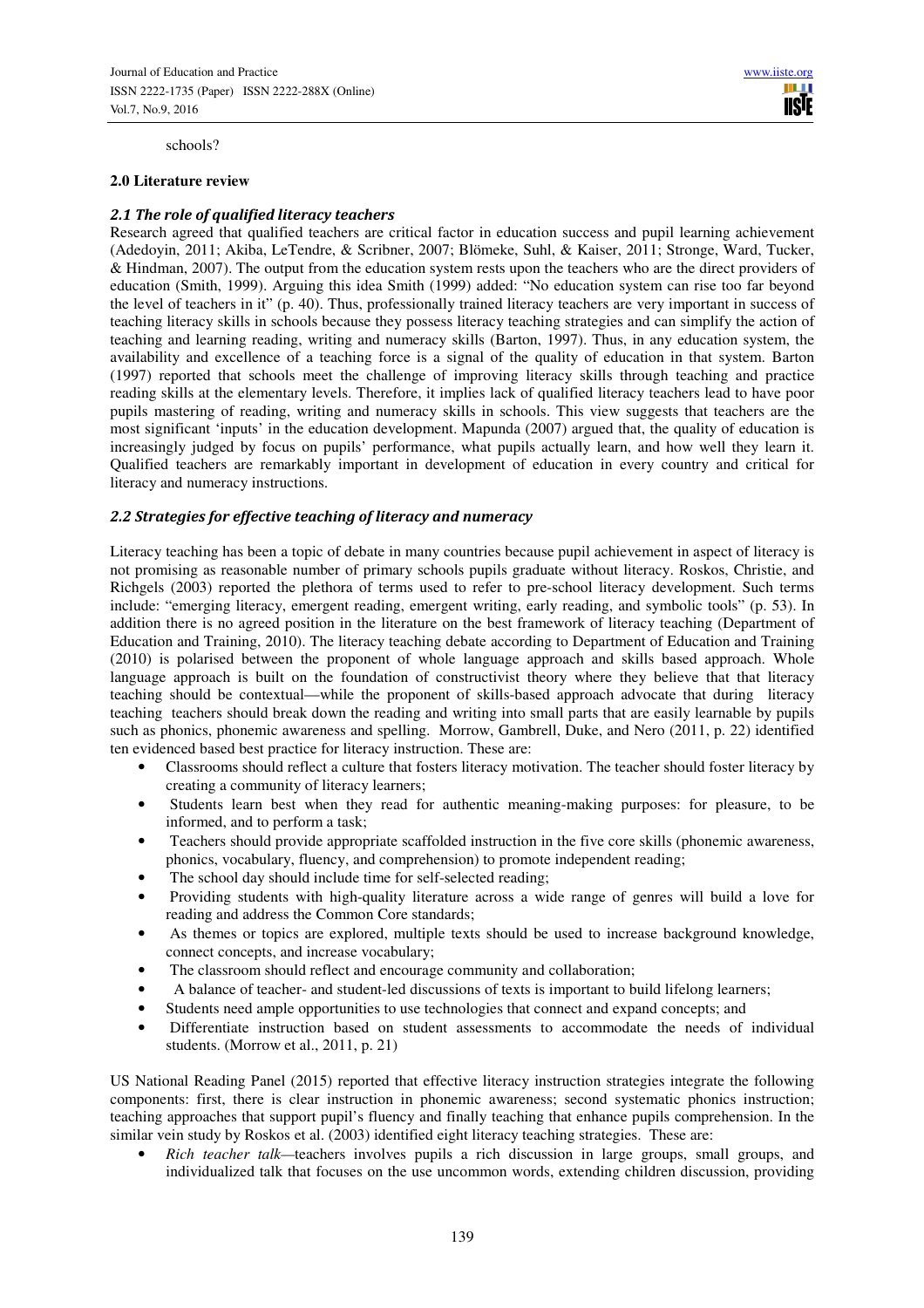**TISIE** 

cognitively challenging content, and responding to pupils talk;

- *Storybook reading*—teachers guide children to read aloud in the class at least once or twice to your class once or twice a day. During storybook reading children are exposed to entertaining activities such as stories, poems, and information books;
- • *Alphabet activities—*during literacy teaching teachers should engage children with learning resources that understanding of the letters of the alphabet using resources such as ABC books, magnetic letters, alphabet blocks and puzzles alphabet chart;
- *Support for emergent reading—*encourage and support children reading by providing varies resources and familiarize them with books. to attempt to read;
- *Support for emergent writing—* teachers are required to encourage children to use emergent forms of writing, such as scribble writing, random letter strings, and invented spelling. For emerging writing strategy to be successful school and writing centre should have good stoke of pens, pencils, paper, and book-making materials; teacher writes down text dictated by children and availability of play-related writing materials;
- *Shared book experience*—the teacher should read the books to children by enlarging the text and point as she/he reads. During the reading teachers should held develop pupils awareness to distinguish between picture and print;
- *Integrated, content-focused activities.* Teachers are required to involve learners in investigate topics that are interesting and of their interests.(Roskos et al., 2003, pp. 53-55)

The last strategy which is very crucial is *phonemic awareness*. Previous studies (Chard & Osborn, 1999; Ehri et al., 2001; Tankersley, 2003) reported that phonemic awareness and letter knowledge or recognition is the prerequest skills for standard one and two to master reading ability. According to Tankersley (2003) phonemic awareness:

… plays such a vital role in forming the foundation of reading development, phonemic awareness is the first thread in the tapestry of reading. Phonemic awareness is the ability to hear and manipulate phonemes, which are the smallest part of a spoken language. Phonemes are the element of language that allows discrimination and make a difference in the meaning of a specific word (para, 1).

Understanding of phonemic and letters knowledge are crucial to children in the age of two or three because before "children learn to read, they must understand that the sounds that are paired with the letters are the same as the sounds of speech they hear" (Tankersley, 2003, p. para 6), it accounts to 50% of child reading ability at the end standard one (Torgesen, Wagner, & Rashotte, 1994), it determines child success in reading (Snow, Burns, & Griffin, 1998). In the context where phonemic awareness and letters knowledge is missing or underdeveloped pupils will have reading difficulties as well as poor reading development (Tankersley, 2003; Torgesen et al., 1994).

## *2.3 Models of reading development*

There are many models on literacy development reported in the literature (Chall, 1983; Ehri, 2004; Farrall, 2012; Frith, 1985) for young children. For example, stage model (Gough & Hillinger, 1980) developmental model (Chall, 1983; Frith, 1985; Marsh & Desberg, 1983; Marsh, Desberg, & Cooper, 1977), influential stage model (Beech, 2005; Frith, 1985), Cognitive processing models (Rumelhart & McClelland, 1986; Verhoeven, Reitsma, & Siegel, 2011), social constructivism model (Au, 1998; Vygotsky, 1986) and Ehri model (Ehri, 1995, 2004; Farrall, 2012). This study adopted the (Ehri, 1995, 2005) model known as Ehri's model of phases of learning to read or sight reading. Sight reading "refers not to a method of teaching

reading but to the process of reading words by accessing them in memory" (Ehri, 1995). This model was adopted in this study because is the model widely cited in the literature and used in various studies on literacy development (Beech, 2005). This model also supports our assertion that Tanzanian children at standard/grade two and three should have developed basics of literacy. Enri model consists of four phases of reading: prealphabetic phase, partial alphabetic, full alphabetic phase, and consolidated alphabetic phase (Ehri, 1995).

- Pre-alphabetic phase—during this stage "beginners [children] remember how to read sight words by forming connections between selected visual attributes of words and their pronunciations or meanings and storing these associations in memory" (Ehri, 1995, p. 118). At this stage literacy beginners develop 'visual cue' that help them to remember words (Beech, 2005; Ehri, 1995; Farrall, 2012).
- Partial alphabetic phase—at this stage children have developed "how to read sight words by forming partial alphabetic connections between only some of the letters in written words and sounds detected in their pronunciations" (Ehri, 1995, p. 119). In partial alphabetic phase, children developed the skills of linking the context and partial-letters cues that are taught in the classroom (Farrall, 2012). For example a child observing at picture of an Apple child might guess an 'Apple' for the word that starts with A. Ehri (1995) suggested that at this phase children "had to be taught to perceive shared sounds in words,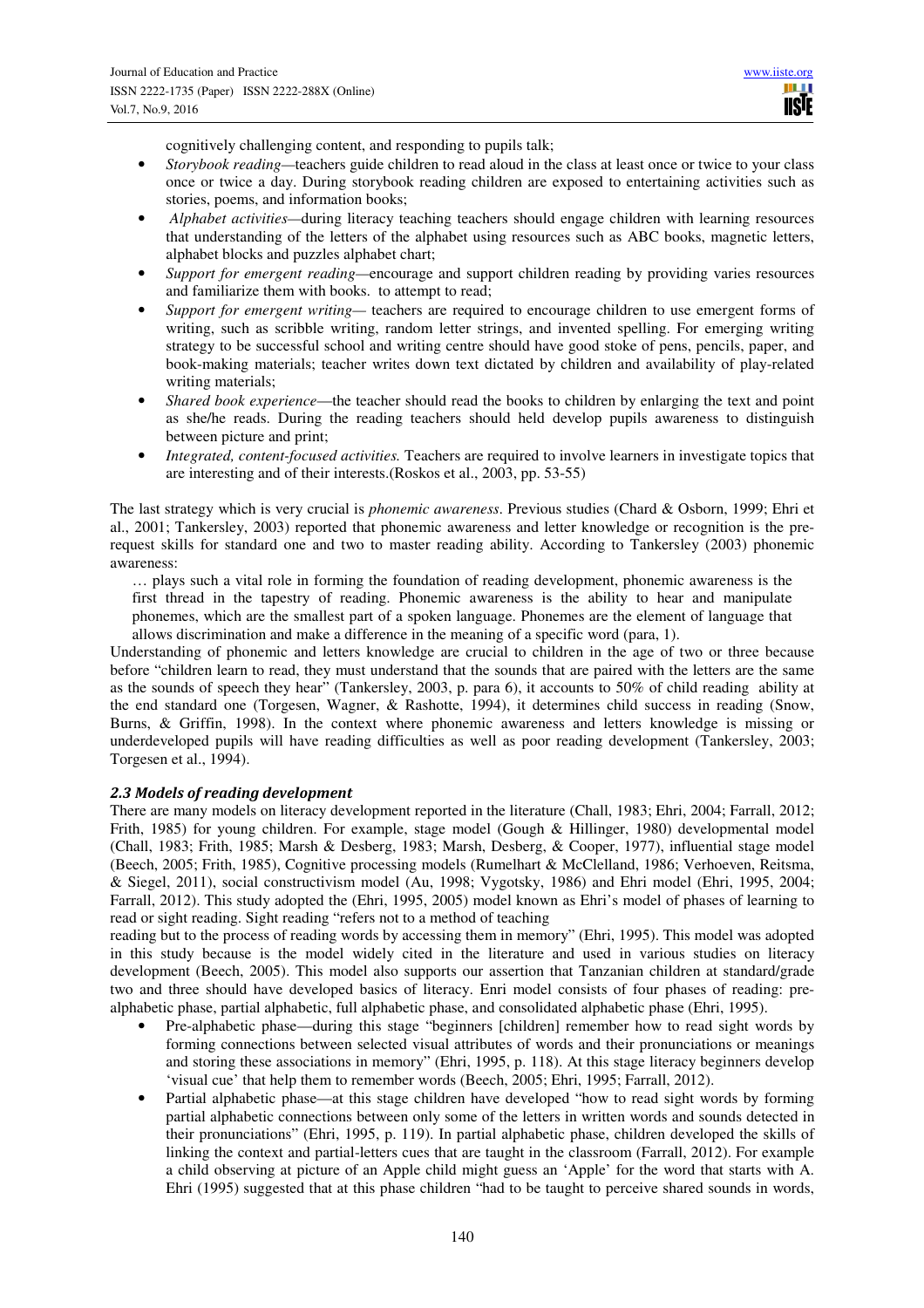to segment initial sounds in the pronunciations of words, and to recognize how letters symbolized initial sounds in words" (p. 119).

- Full-Alphabetic Phase—at this stage child is aware of "graphemes symbolize phonemes in the conventional spelling system" (p.120), and therefore they can read sight words and make complete connections between letters they have read and phonemes they have identified during the pronunciations. Ehri reported that at this stage children have knowledge of sounds and letters they can decode unfamiliar words. Farrall (2012) reported that instruction process at this stage should be systematic in phonemic awareness and phonics. Ehri (1995) argued that at this stage children have ability to retain information on sight words in the memory.
- Consolidated Alphabetic Phase: According to Ehri (1995) at this stage children have developed ability "to retain complete information about the spellings of sight words in memory makes it possible for their print lexicons to grow rapidly as they encounter many different words in their reading" (p. 121). Children accuracy of reading is of high standard (Farrall, 2012) at the consolidation stage. In addition at this stage, children start to generalizing letters.

## **3.0 Methodology**

This study employed embedded case study design. The embedded case study design allows integration of qualitative and quantitative (Scholz & Tietje, 2002) within the qualitative interpretive research paradigm (Ary, Jacobs, Razavieh, & Sorensen, 2010). This approach allows the researcher to explore participant's world views as they perceive the social phenomenon and also it provide wider use of data collection techniques such interviews, observations as well as review of documents, and its ability to draw from diverse theoretical orientations.

The study employed purposive sampling technique to involve all pupils of standard (grade) one, two and three in every study school and teachers who taught these classes. The technique was also applied to teachers, academic teachers, heads of schools and District Education Officer. The purposive sampling was employed in order to obtain comprehensive views on literacy teaching practices in study school. The study involved 4 head of schools, 10 classroom teachers, one district education officer and 582 pupils. Pupils were given text to read and solving some numeracy problems according to their curriculum requirements. Teachers were observed and interviewed about their skills on literacy teaching practices. The classroom observations were video recorded and transcribed for thematic analysis using both manifest level and interpretive level (Boyatzis, 1998). The researcher employed qualitative trustworthiness criteria such as prolonged field work, peer debriefing , triangulation of sources and audit trial (Anney, 2014) Synonymies were used for names of schools and teachers and pupils for ensuring the privacy and confidentiality of the participants for ethical purpose of the research.

## **4.0 Results and Discussion**

## *4.1 Teachers' Classroom Practices in the Teaching Literacy in Standard One and Two*

The study focused in understanding teacher's classroom interaction processes, particularly the interactions between teacher-pupil, pupil-pupil, teacher's ability to customise individualized learning and evaluation of literacy learning. Classroom observations and interviews show that the Tanzanian literacy teachers in researched schools have inadequate skills and knowledge required for effective teaching of literacy skills to standard two and three and they rarely use learner-centred teaching methods.

## *4.1.1 Teachers' inadequate literacy teaching skills*

The study investigated teaching approaches and strategies that are used by teachers through classrooms observation during teaching standard one and two. The findings indicated that standard one and two teachers had inadequate professional skills for teaching of literacy. All six literacy teachers observed the common teaching approach used to teach literacy was reading aloud approach. Given the larger teacher-pupil ratio literacy teachers do not make follow-up of what they are reading aloud to the pupils. Interesting teachers do not evaluate individual pupil reading. Some pupils do not have text books and there were not following the teacher appropriately. For example, one teacher was observed to be disorganized in teaching of lesson the concept of consonant and vowels. He started the lesson by coping on the blackboard the consonant without copying all consonant and start reading them aloud.

Consonants reading: "b, ch, d, f, g, j, k, m, n". After reading aloud then in the same lesson the teacher introduced vowels on the blackboard. Vowels "a, e, i, o, u". He read the vowels once and then he started to combine vowels and consonants and formed the following letter "ba, be, bi, bo, bu, cha, che, chi,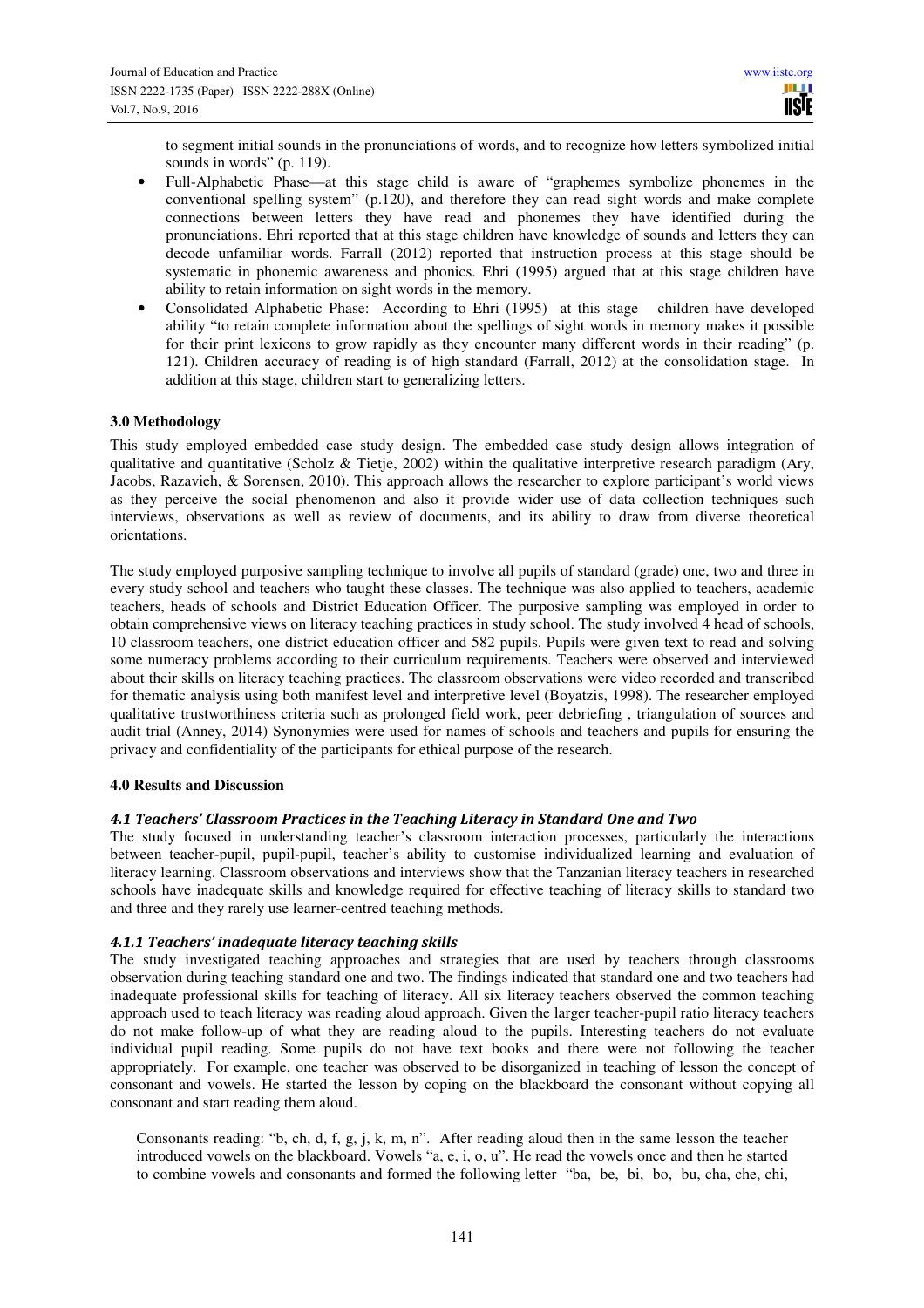cho, chu, da, de, di, do, du, fa, fe, fi, fo, fu, ga, ge, gi, go, gu". (Kiko, teacher from school B, standard one lesson)

The way lesson was organised and taught suggest that teacher lacks inadequate knowledge of teaching literacy. The best strategy for this lesson is first to introduce the vowels and their short sounds and followed by consonants. In addition, teachers' practices in teaching indicated confusion of the concept of alphabets and consonants. Effective teaching literacy requires consonants being taught separately from vowels and alphabets in different topics. These findings are in line with those reported in the study by (Anney, 2013) which observed that using teachers with inadequate pedagogical content knowledge likely to have negative implications on pupils' learning. Dickinson and Caswell (2007) suggest that helping teachers to learn content knowledge and to draw on that knowledge to plan effective practices may improve the quality of the language and literacy environment.

In addition, during classroom observation, one teacher was noted when teaching a "reading alphabet lesson" in Kiswahili in standard two using "*reading aloud"* approach. The teacher was reading aloud and the whole-class was repeating aloud after teacher. Thereafter the teacher asked the pupils to do individual reading voluntarily by first rising up their hands and then moving in front of the class. Few pupils responded by raising hands and were asked those who can read the text to move forward. Most of the pupils were silent indicating that they did not know how to read properly. This teacher's approach did not emphasize individual learning in reading; teach did not probe further to understand if those who have not risen up their hands they can correctly read the text. This suggests that pupils with reading difficulties will remain with literacy problems and this is likely to affect their academic performance in the future. Whitehead (1994) observed that "teachers have a role helping readers make meaning from text ... encouraging readers to share text related experiences prior to reading and asking questions, designed to test and extend understanding after reading" (p. 24). The way literacy is taught in researched schools do not support the views reported in the study by (Whitehead, 1994)

During classroom observation teacher in standard two used song as a teaching approach to introduce the lesson:

Asiyependa shule ni mjinga kabisa.x2

Barua ikija atembeza kutwax2

Huyoo.....huyoo... ni mjinga kabisax2.

English translation;

Whoever dislikes school is foolish...x2.

When he receives a letter walks around to find who can read it for him/her...x2

He is fool… he is fool…x2

She then asked pupils to open their text books and read on page seven. She read aloud and asked pupils to read a whole-class instruction approach. Thereafter, she requested pupils to read independently. The results were that text books ratio was 1: 4. Given this only ten pupils were able to read the required task. Forty nine pupils looked bewildered not knowing what to do. The lesson thus ended. This teacher' teaching approach did not consider pupils with reading problems rather it only focused on few pupils who actively participated in the lesson. McGee, and Richgels, (2001) reported that sometimes teachers read a textbook aloud to pupils when they can't read it themselves. Sturtevant and Kim (2009) reported that, the types of literacy activities available to learners in school may also have influence on pupils' ability to develop literacy skills and if pupils "judge reading and literacy activities to be unrewarding, too difficult, or not worth the effort" may become "nonreaders" (p. 59).

Another teaching approach used in classroom practices was *vocabulary instructions*. A teacher in class two was teaching words formation/ recognition through writing a combination of vowels and letters. She began to write:

Letters b, ch, d, f, g, h, i, j, k, l, m...then required pupils to attach, vowels, a, e, i, o, u, into these letters to form Kiswahili words, and few pupils were able to form different words such as; Chaki, kalamu, rula, mama, baba, meza na kofia.

Again, this teacher's teaching approach did not consider learning by introducing the lesson from known to unknown, from simple to difficult or from specific to general things (inductive approach). This teacher would have made the lesson effective by using real objects well known to pupils like pen, table, desk, chalk, a picture of a mother, father, a hat and others and attach them with written word on every picture or object when introducing the lesson. The teacher could write letters and vowels associated to the lists of objects or pictures introduced earlier. The way Tanzanian teachers in researched schools contradict to the practice of teaching literacy reported by Scott, Teale, Carry, Johnson, and Morgan (2009) that effective instructional practice should be authentic, motivational, and focused and differentiated where teachers teach specific skills in reading as well as writing.

The problem of teaching literacy was also observed during the numeracy teaching. One teacher who was teaching arithmetic under the subtopic of adding the whole numbers less than ten, did not have teaching aids but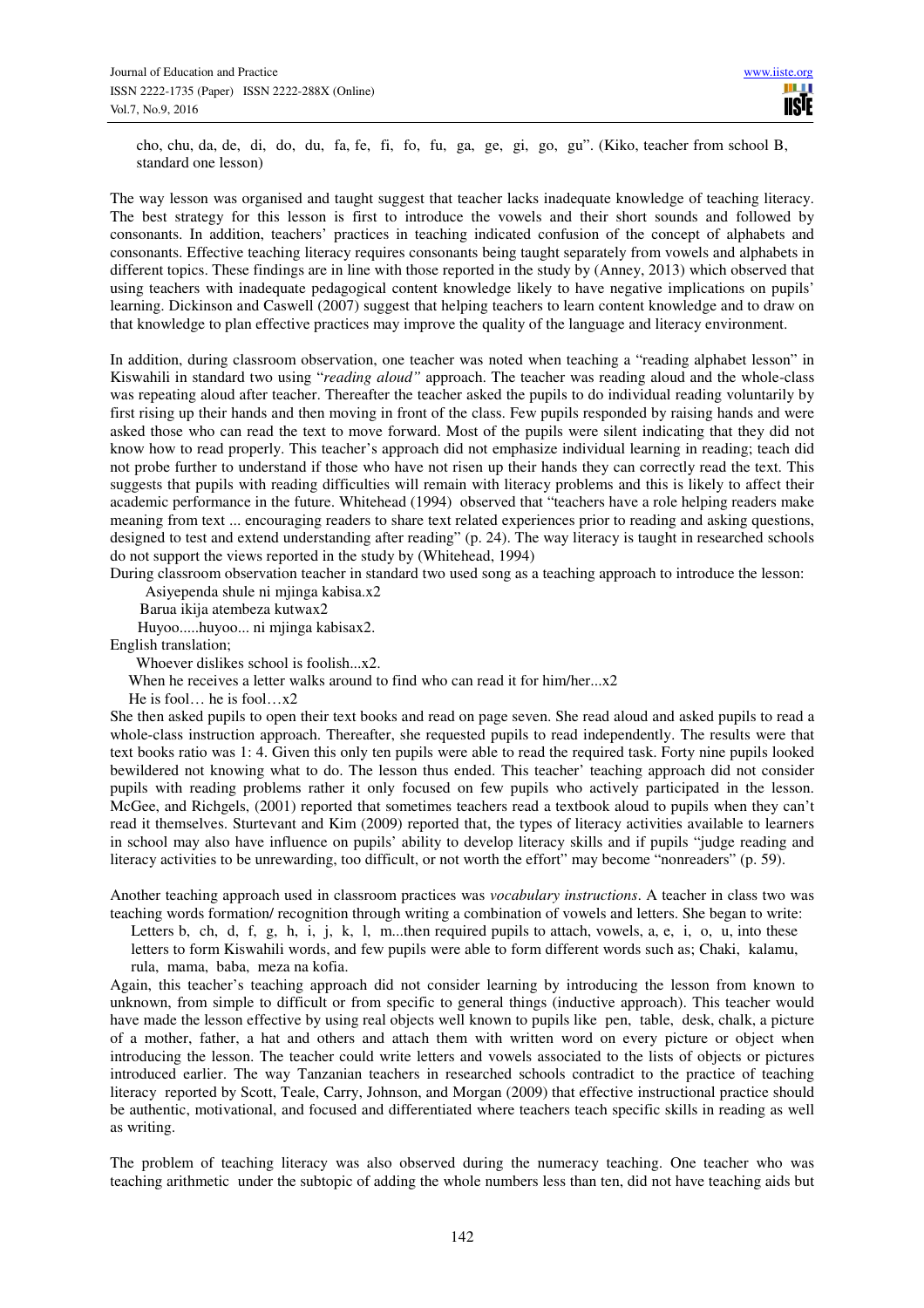ordered pupils to use their learning aids [bow sticks] to add numbers. Despite asking pupils to use those bow sticks, most of them did not have learning aids and tried to look from neighbor pupil on how to add numbers. The teacher was working on problems involving adding numbers on the black-board by asking the whole-class the questions. There was no individualized learning as proposed in graphic organizers approach by Wood, Lapp, and Flood, (1992) that would provide pupils with visual information that in turn would complement the class discussion on the text.

Classroom observation was followed by individual interviews to understand the views of teachers on their teaching practices. The findings suggest that literacy teachers in those researched schools lacked inadequate professional skills needed to effectively teach literacy skills to these young children. Literacy teachers' lack of professional skills was also reported during the interviews. One respondent reported that:

Yes, it's true…our teachers lack professional development support (special seminars, workshops and refresher courses) on how to teach reading, writing and numeracy due to shortage of funds for capacity building a literacy teacher needs to update one's professional knowledge. We are aware of this need and are planning of having seminars for the same ends. (DEO, interviewed March 6, 2014)

Similarly another respondent claimed that:

In fact there are teaching literacy stages which were analyzed in the previous text books and were unique for standard one and two on teaching 3Rs, published by the government. Currently they are not available and myself I am finding it difficult to teach these literacy stages. (A standard one and two teacher in school B interviewed on 6th March, 2014)

These respondents' views suggest that literacy teachers do not have training skills therefore, are not conversant with teaching literacy skills on reading, writing and numeracy competences. At school D during interview session one respondent said that:

Teacher's inadequate pedagogical skills cause problems in teaching literacy because they do not possess specialized in teaching standard one and two literacy and most of them refuse to teach once you assign them. (Academic teacher interviewed on  $5<sup>th</sup>$  March 2014)

Some respondents reported that teachers were professionally well equipped to teach literacy but did not overly apply their skills because they were not enough therefore they had to teach more classes than required. When interviewed why teachers' did not apply learner-centred teaching methods, one head teacher claimed that:

In our school, one teacher is teaching both standard one and two, each class has seven subjects, this means [she/he] has fourteen subjects, although they are familiar to literacy strategies it is not easy to apply their knowledge because of a big work-load rather they use lecture method to cover the topics needed. (Head teacher in school C interviewed on 3<sup>rd</sup> March, 2014).

The findings from interviews and classrooms observations suggest that teachers have inadequate literacy teaching skills which is affecting literacy teaching in classrooms. This implies that pupils taught by these teachers hardly develop literacy skills. This study findings indicated that the dominant teaching approaches used by the literacy teachers was didactic approach, that is, basically a teacher- method that was essentially bookish, turning pupils into inactive and passive learners in the classroom. It was noted that there was very little pupil– centred teaching as observation showed that teachers taught whole class through instruction approach where learners recurring what their teachers said. This teaching practice suggests that, the 2005 Competence Based Curriculum which emphasizes teaching and learning based on learner-centred approach is not implemented as intended. This is because teachers have been employing didactic teaching approaches. These findings are consistent to that of study by Anney, (2013) who reported that the teacher's choice to employ a didactic teaching approach may not be how they want to teach, but how they feel they must teach in order to cope with the circumstances.

## *4.2 The level of literacy skills in primary schools for standard two in district X.*

In assessing the literacy level and arithmetic skills, respondents were individually given semi-structured guided interview questions that were aimed to test their reading, writing and numeracy skills on letters, words, sentences/dictation, simple story for comprehension and simple arithmetic skills on subtraction, addition, and multiplication. These questions were taken from standard two books, and they were relevant to the level of literacy required for standard two to demonstrate their competencies. The total respondents were 334 pupils for standard two in four study schools in District X. The results are presented in Table 1. A read-through of the Table 1 indicates that there was an acute literacy and numeracy problem in sampled schools. The findings show the percentage of literacy and numeracy skills for pupils in those four school as follows: reading: letters for 85(25.4%), words: 81(24.2%), sentences: 65(19.4%), comprehension 44(13.1%), and writing: 1etters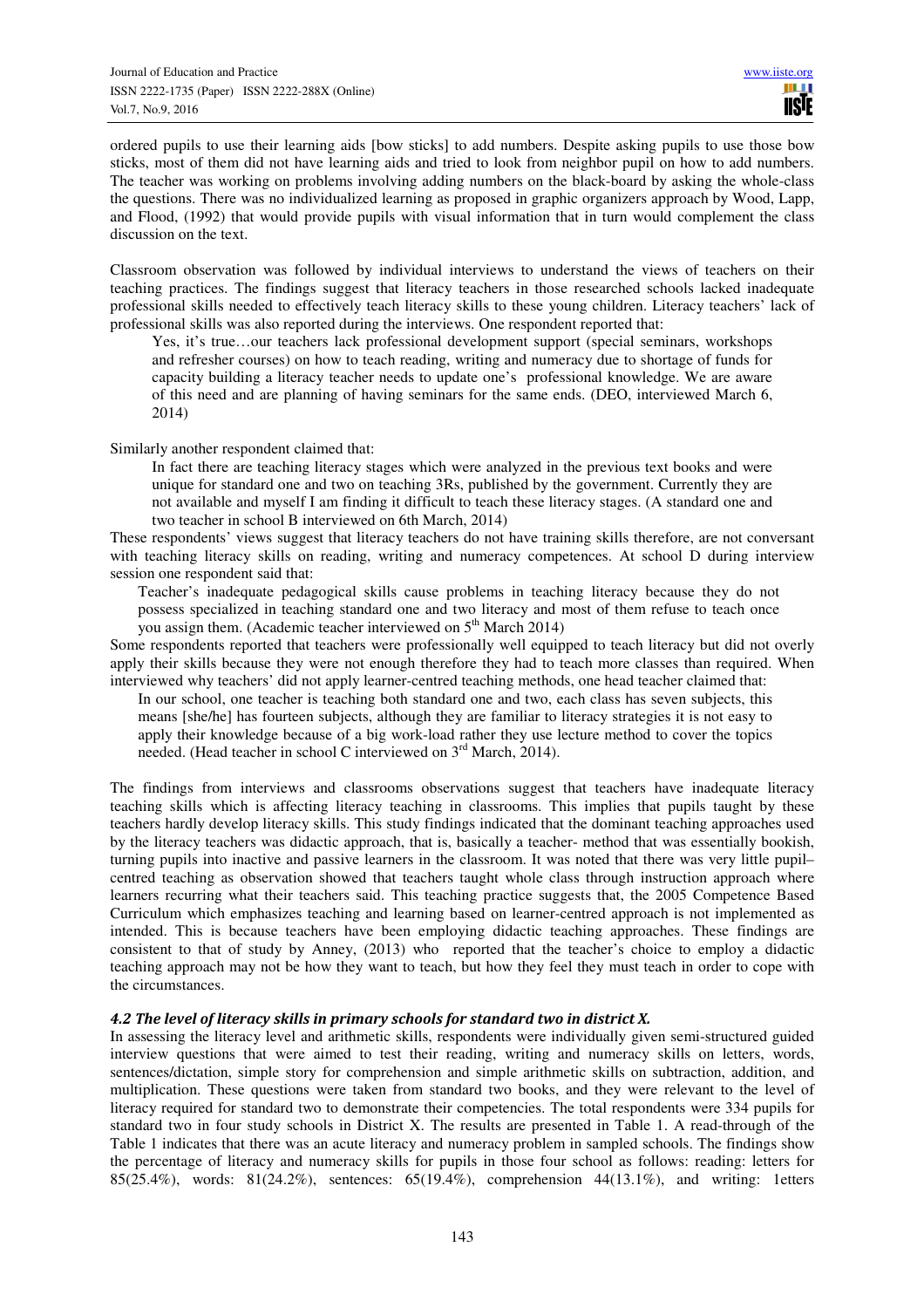120(35.9%), words 94(28.1%), dictation 58 (17.3%) and numeracy is 59(17.6%) out of 334 pupils. These results indicate that; 165(49.4%), of the pupils were not able to read letters, 174(52%), were not able to read words, 171(51.1%) could not read sentences, 249(75%) were not able to read and comprehend a story. Likewise, 127(38%), could not write letters, 145(43%), could not write words, 188 (56%) were not able to take a dictated paragraph and 181(54%) were not able to do simple numeracy in subtraction, addition and multiplication problems. These findings imply that pupil's literate is less than fifty percent, the highest literate pupils is 36 % revealed in letter writing whereas reading comprehension showed the lowest literate in all for 13.1% followed by dictated paragraph and numeracy skills showed 17% in each.

|               | Literacy level |         | <b>Reading</b> |                  |                            |         | Writing |           | Simple-           |                      |
|---------------|----------------|---------|----------------|------------------|----------------------------|---------|---------|-----------|-------------------|----------------------|
| <b>School</b> |                | Letters | Words          | <b>Sentences</b> | comprehensio<br>Story<br>Ξ | Letters | Words   | Dictation | <b>Arithmetic</b> | Respondents<br>Total |
|               | Good           | 14      | 14             | 11               | 8                          | 22      | 22      | 5         | 11                | 76                   |
| $\mathbf{A}$  | Weak           | 23      | 21             | 25               | 14                         | 19      | 18      | 21        | 19                | 76                   |
|               | Poor           | 39      | 41             | 40               | 53                         | 35      | 36      | 50        | 46                | 76                   |
|               | Good           | 18      | 17             | 14               | 8                          | 23      | 17      | 12        | 18                | 59                   |
| B             | Weak           | 7       | 12             | 17               | 8                          | 11      | 9       | 9         | 18                | 59                   |
|               | Poor           | 34      | 30             | 28               | 43                         | 25      | 33      | 38        | 23                | 59                   |
|               | Good           | 32      | 29             | 23               | 16                         | 41      | 29      | 23        | 22                | 83                   |
| $\mathbf C$   | Weak           | 18      | 14             | 24               | 13                         | 20      | 26      | 17        | 28                | 83                   |
|               | Poor           | 33      | 40             | 36               | 54                         | 22      | 28      | 43        | 38                | 83                   |
|               | Good           | 21      | 21             | 17               | 12                         | 34      | 26      | 18        | 8                 | 116                  |
| D             | Weak           | 36      | 32             | 32               | 5                          | 37      | 42      | 41        | 34                | 116                  |
|               | Poor           | 59      | 63             | 67               | 99                         | 45      | 48      | 57        | 74                | 116                  |
|               | Good           | 85      | 81             | 65               | 44                         | 120     | 94      | 58        | 59                | 334                  |
| <b>Total</b>  | Weak           | 84      | 79             | 98               | 41                         | 87      | 95      | 88        | 94                | 334                  |
|               | Poor           | 165     | 174            | 171              | 249                        | 127     | 145     | 188       | 181               | 334                  |

#### **Table 1: Respondents' literacy skills in sampled schools for standard two**

Key: pupils' scores: 5-10/10 Good, 1-4/10 Weak, 0/10 Poor.

Comprehension: 2-3/3 Good, 1/3 Weak, 0/3 Poor;

Dictation 3-5/5 Good, 1-2/5 Weak, 0/5 Poor

Good = Pupils who can read, write and do numeracy skills proficiently.

Weak =Pupils who can read, write and do numeracy by difficulty.

Poor = Pupils who completely do not know how to read, write and do numeracy skills.

These generally revealed that illiterate pupils are above 64% out of 334 pupils in surveyed schools who cannot read, write and do simple numeracy skills. These findings show that the literacy problem is very high in surveyed schools.

Given the poor learning environment occasioned by shortages of teachers in terms of academic teachers, inadequate literacy teaching skills, and lack of financial resources (school fund and budget). These findings are consistent with the open system model of assessment stated by Miskel and Hoy, (2008) who argued that, the quality of the products depends on the interplay stuck between the inputs, process and outputs. With regard to educational institutions, particularly the four primary schools surveyed, they can be said to be open systems composed of inputs such as human resources (shortages of teachers in terms of employment, teachers' inadequate literacy skills), and lack of financial resources (school fund and budget). The processes involved the actual teaching and learning process which comprised of improper use of teaching methods, overcrowded classrooms, poor classroom management, lack of teaching and learning materials such as text books, desks, chairs, tables and lack of teaching aids which automatically affected the mode of assessment and weakened evaluation. This ultimately resulted into low quality outputs which are pupils' lack of competencies in mastering reading, writing and numeracy skills as revealed in this study. These results especially on the aspect of reading story for comprehension are discouraging because 249 (75%) of the pupils could not read and comprehend a story. Equally discouraging, is the unsatisfactory performance in other aspects such as the staggering 188 (56%) of pupils who were not able to take a dictated paragraph and 181(54%) of the pupils who couldn't work out simple arithmetic problems involving subtraction, addition and multiplication.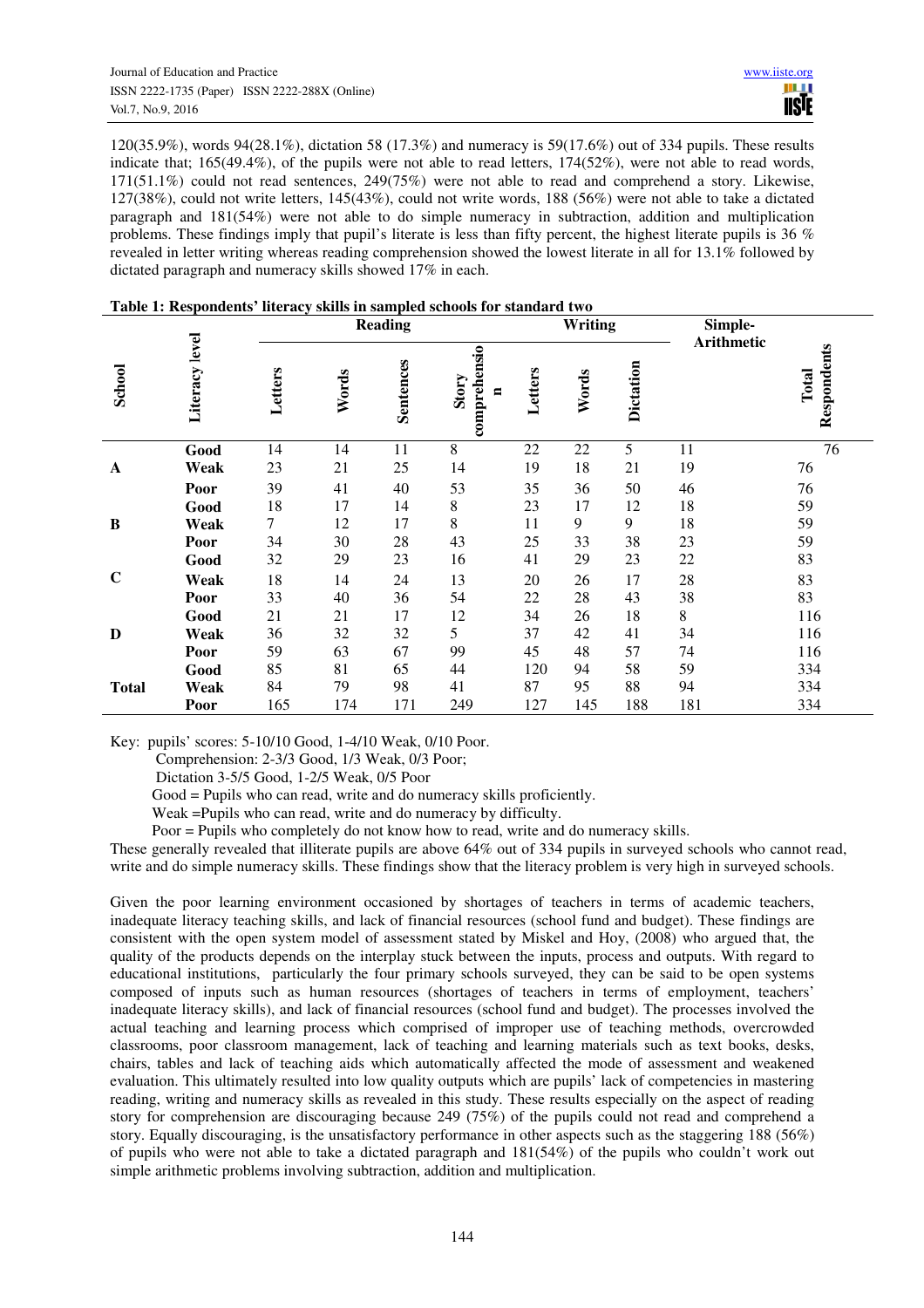These findings are in line with Alcock, et al. (2000) reported that most young children are good in decoding, but poor in comprehension in Kiswahili. Children could very clearly read aloud words, but were poor in understanding the message or the meaning attached to those words or sentences. The findings revealed that 13% of the sampled school in standard two could read a simple story, comparable to Uwezo (2010) in their literacy findings who reported that only 42% of the sampled could read a simple story at the level of standard two. However, these findings more or less tally with those by Hakielimu (2008) who reported that, one out of four of students could not write a dictated paragraph in Kiswahili. Similarly, Breznitz, (2006) reports that, a diffluent reading performance is an outcome of difficulties in word recognition systems, such as phonology and orthography. This means that literacy teachers should put more emphasis on teaching reading, writing and arithmetic skills as one entity with evenly possessed by pupils.

## *4.2 The level of literacy skills in primary schools for standard three in district X*

In assessing the literacy level and arithmetic skills, respondents were individually given semi-structured guided interview questions that tested their reading skills on letters, words, sentences and comprehension. Interview questions also were given to assess writing skills letters, words and sentences in the form of dictation likewise to simple arithmetic skills on subtraction addition and multiplication problems. The total respondents were 229 standard three pupils in four sampled schools in District X (see Table 2).

|                                                                                                                                                                                                                                                                                                                                                                                                                                                                                                                                                                                                                                                                                                                                                                                                                                                                                                                                                                                                                                                                     |                |                 | Table 2 Standard Three Pupils Enteracy Skills<br><b>Reading</b> |                 |                                         |                  | Writing         |           | <b>Simple</b><br>Arithmetic |                          |
|---------------------------------------------------------------------------------------------------------------------------------------------------------------------------------------------------------------------------------------------------------------------------------------------------------------------------------------------------------------------------------------------------------------------------------------------------------------------------------------------------------------------------------------------------------------------------------------------------------------------------------------------------------------------------------------------------------------------------------------------------------------------------------------------------------------------------------------------------------------------------------------------------------------------------------------------------------------------------------------------------------------------------------------------------------------------|----------------|-----------------|-----------------------------------------------------------------|-----------------|-----------------------------------------|------------------|-----------------|-----------|-----------------------------|--------------------------|
| School                                                                                                                                                                                                                                                                                                                                                                                                                                                                                                                                                                                                                                                                                                                                                                                                                                                                                                                                                                                                                                                              | Literacy level | Letters         | Words                                                           | Sentences       | comprehensio<br>Story<br>$\blacksquare$ | Letters          | Words           | Dictation |                             | <b>Total respondents</b> |
|                                                                                                                                                                                                                                                                                                                                                                                                                                                                                                                                                                                                                                                                                                                                                                                                                                                                                                                                                                                                                                                                     | Good           | $\overline{34}$ | $\overline{28}$                                                 | $\overline{25}$ | 20                                      | $\overline{32}$  | $\overline{32}$ | 23        | $\overline{30}$             | 74                       |
| A                                                                                                                                                                                                                                                                                                                                                                                                                                                                                                                                                                                                                                                                                                                                                                                                                                                                                                                                                                                                                                                                   | Weak           | 9               | 16                                                              | 14              | $10\,$                                  | $\boldsymbol{9}$ | $\,8\,$         | 10        | 32                          | 74                       |
|                                                                                                                                                                                                                                                                                                                                                                                                                                                                                                                                                                                                                                                                                                                                                                                                                                                                                                                                                                                                                                                                     | Poor           | 31              | 30                                                              | 35              | $44$                                    | 33               | 34              | 33        | 12                          | $74\,$                   |
|                                                                                                                                                                                                                                                                                                                                                                                                                                                                                                                                                                                                                                                                                                                                                                                                                                                                                                                                                                                                                                                                     | Good           | 22              | 19                                                              | 19              | 12                                      | 24               | 24              | 18        | $\overline{9}$              | 44                       |
| B                                                                                                                                                                                                                                                                                                                                                                                                                                                                                                                                                                                                                                                                                                                                                                                                                                                                                                                                                                                                                                                                   | Weak           | 12              | 16                                                              | 11              | $\overline{7}$                          | $\overline{7}$   | $\overline{7}$  | 5         | 16                          | 44                       |
|                                                                                                                                                                                                                                                                                                                                                                                                                                                                                                                                                                                                                                                                                                                                                                                                                                                                                                                                                                                                                                                                     | Poor           | 10              | 9                                                               | 14              | 25                                      | 13               | 13              | 21        | 19                          | $44\,$                   |
|                                                                                                                                                                                                                                                                                                                                                                                                                                                                                                                                                                                                                                                                                                                                                                                                                                                                                                                                                                                                                                                                     | Good           | 22              | 22                                                              | $22\,$          | 10                                      | 30               | 30              | 30        | 10                          | 33                       |
| $\mathbf C$                                                                                                                                                                                                                                                                                                                                                                                                                                                                                                                                                                                                                                                                                                                                                                                                                                                                                                                                                                                                                                                         | Weak           | 11              | 11                                                              | 11              | 9                                       | 3                | 3               | 3         | $\overline{\phantom{a}}$    | 33                       |
|                                                                                                                                                                                                                                                                                                                                                                                                                                                                                                                                                                                                                                                                                                                                                                                                                                                                                                                                                                                                                                                                     | Poor           |                 |                                                                 |                 | 14                                      | $\overline{a}$   |                 |           | 23                          | 33                       |
|                                                                                                                                                                                                                                                                                                                                                                                                                                                                                                                                                                                                                                                                                                                                                                                                                                                                                                                                                                                                                                                                     | Good           | 26              | 23                                                              | 23              | 21                                      | 40               | 38              | 24        | 25                          | $78\,$                   |
| D                                                                                                                                                                                                                                                                                                                                                                                                                                                                                                                                                                                                                                                                                                                                                                                                                                                                                                                                                                                                                                                                   | Weak           | $\overline{4}$  | $\tau$                                                          | $\tau$          | $\overline{\mathbf{3}}$                 | 11               | 13              | 10        | $\,8\,$                     | $78\,$                   |
|                                                                                                                                                                                                                                                                                                                                                                                                                                                                                                                                                                                                                                                                                                                                                                                                                                                                                                                                                                                                                                                                     | Poor           | 48              | 48                                                              | 48              | 54                                      | 27               | $27\,$          | 44        | 45                          | $78\,$                   |
| <b>Total</b>                                                                                                                                                                                                                                                                                                                                                                                                                                                                                                                                                                                                                                                                                                                                                                                                                                                                                                                                                                                                                                                        | Good           | 104             | 92                                                              | 89              | 63                                      | 126              | 86              | 95        | 96                          | 229                      |
|                                                                                                                                                                                                                                                                                                                                                                                                                                                                                                                                                                                                                                                                                                                                                                                                                                                                                                                                                                                                                                                                     | Weak           | 36              | 50                                                              | 43              | 29                                      | $30\,$           | 31              | $28\,$    | 56                          | 229                      |
|                                                                                                                                                                                                                                                                                                                                                                                                                                                                                                                                                                                                                                                                                                                                                                                                                                                                                                                                                                                                                                                                     | poor           | 89              | 87                                                              | 97              | 137                                     | 73               | 74              | 98        | 99                          | 229                      |
| Source: Field Data (March, 2014)<br>Key: pupils scored: 5-10/10 means good 1-4/10 means weak, 0/10 means poor.<br>Comprehension: 2-3/3 means good 1/3 weak, 0/3 means poor;<br>Dictation: 3-5/5 means good 1-2/5 means weak, 0/ poor.<br>Good = Pupils who can read, write and do numeracy skills proficiently.<br>Weak = Pupils who can read, write and do numeracy problems.<br>Poor = Pupils who completely do not know how to read, write and do numeracy problems.                                                                                                                                                                                                                                                                                                                                                                                                                                                                                                                                                                                             |                |                 |                                                                 |                 |                                         |                  |                 |           |                             |                          |
| The findings show that pupils had literacy and numeracy problems. For example; 89(39%) pupils out of 229<br>were not able to read letters, $87(37.9%)$ could not read words, $97(42.3%)$ were not able to read sentence,<br>137(59.8%) could not read or do comprehension tasks. Likewise, 73(31.8%), could not write letters, 74(32.3%)<br>were not able to write words, $98(42.7%)$ were not able to take a dictated paragraph, and $99(43.2%)$ failed to<br>work out simple arithmetic problems (See Table 4.4). These data are the same as those for standard two which<br>showed that; 165(49.4%), pupils were not able to read letters, $174(52\%)$ , failed to read words, $171(51.1\%)$ were<br>not able to read sentences, 249(75%) failed to read and comprehend a story. Likewise 127(38%), failed to write<br>letters, $145(43%)$ , failed to write words, $188(56%)$ could not take up a dictated paragraph and $181(54%)$ failed to<br>work out arithmetic problems involving subtraction, addition and multiplication. These standard three findings |                |                 |                                                                 |                 |                                         |                  |                 |           |                             |                          |

**Table 2 Standard Three Pupils' Literacy Skills** 

## **Source: Field Data (March, 2014)**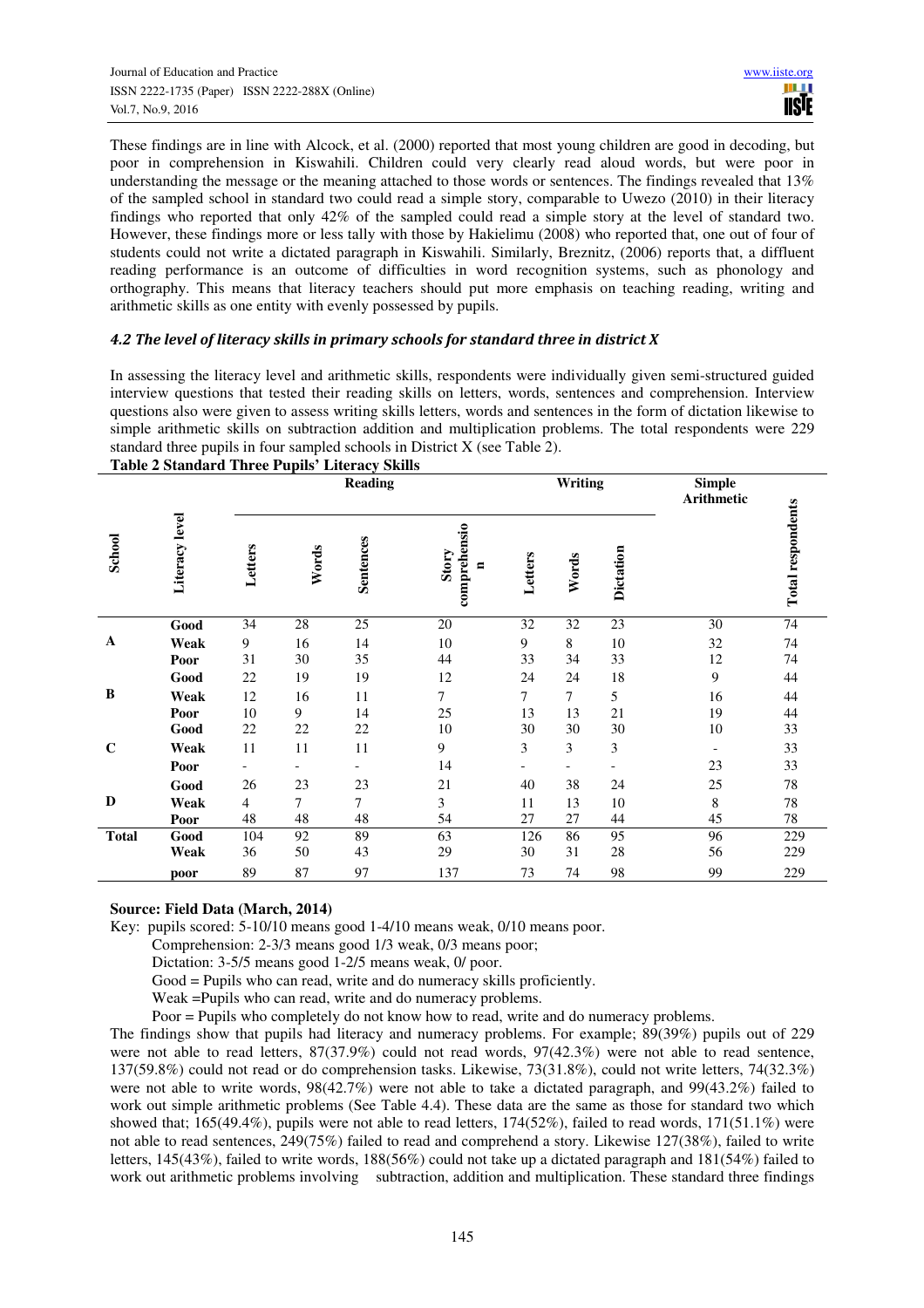indicate that the literacy problem is not big compared to that involving standard two because before pupils go to standard three they are 'screened' with those having literacy problems being required to repeat standard two. The head teacher from school C reported that:

Repeaters are present in my school and normally we require those pupils with literacy problems to repeat standard two instead of allowing them to continue with them while standard three. We do so to avoid failures in standard four national examinations (Head teacher of school C interviewed March 12, 2014)

In the same vein, another teacher claimed that:

We get the pupils with literacy problem in standard three to repeat standard two. This is not always our own initiative but we are required by the education administrators who do so as to have impressive academic performance in standard four in line with what is called Big Results Now (BRN). (A standard two teacher for standard two from school B as interviewed March 12, 2014)

These findings reveal that one school among the four surveyed schools was screening pupils with poor literacy skills when they were still in standard two and three. A standard three teacher commented on this:

All pupils in this class.... know how to read, write and have the requisite numeracy skills. We got them repeat standard two instead of allowing them to continue with standard three. This is the reason why you see standard three fewer in number in comparison to standard two. (A teacher for standard three in school C interviewed March12, 2014)

These findings show that there are literacy and numeracy problems among pupils in standard two and three in those four researched schools. Alcock, et al. (2000) reported that, the ability to read and write has been regularly identified as key variables that impact education quality and relevance.

## *4.3 Problems do teachers face in the teaching of literacy and numeracy in Tanzanian*

The study was to explore the problems facing teachers in teaching and learning literacy and numeracy skills in Tanzanian public primary schools. Data for this objective were collected through interviews. Semi-structured interviews were administered to DEO, four head teachers, four academic teachers, and ten teachers who were then teaching standard one, two and three classes. Also respondents were given questions to rate some of the factors contributing to poor literacy teaching.

## *4.3.1 Factors contributing to the problem of literacy skills*

Teachers were interviewed several questions on the reasons which contributed to difficulties in teaching literacy and numeracy skills in their schools. In most cases, all of them admitted that some factors were the cause of these literacy problems. Table 3 shows reasons; participants responded, percentages of respondents and total number of participants about the factors contributing to poor literacy and numeracy skills in the researched schools.

| Table 5: Factors Contributing to Fuplis Thiteracy in Sampleu Schools (II=19) |                                                                |                               |             |  |  |  |  |  |
|------------------------------------------------------------------------------|----------------------------------------------------------------|-------------------------------|-------------|--|--|--|--|--|
| S/N                                                                          | Items on the reasons for poor literacy and numeracy skills     | <b>Participants responded</b> | Percentage. |  |  |  |  |  |
|                                                                              |                                                                |                               | $\%$        |  |  |  |  |  |
|                                                                              | Pupils parents 'level of education                             | 14                            | 74          |  |  |  |  |  |
|                                                                              | Shortage of text books for pupils                              |                               | 37          |  |  |  |  |  |
| 3                                                                            | Large number of pupils per class                               | 19                            | 100         |  |  |  |  |  |
| 4                                                                            | Shortage of teachers                                           | 19                            | 100         |  |  |  |  |  |
| 5                                                                            | Shortage of class rooms                                        | 10                            | 53          |  |  |  |  |  |
| 6                                                                            | Shortage of desks                                              | 16                            | 84          |  |  |  |  |  |
|                                                                              | Many subjects taught in standard one and two                   | 19                            | 100         |  |  |  |  |  |
| 8                                                                            | Lack of Pre-primary education                                  | 19                            | 100         |  |  |  |  |  |
| 9                                                                            | Pupils' family economic status                                 | 12                            | 63          |  |  |  |  |  |
| 10                                                                           | Teachers' lack of seminars, workshops and refresher courses to | 19                            | 100         |  |  |  |  |  |
|                                                                              | enhance teachers professional skills                           |                               |             |  |  |  |  |  |
| 11                                                                           | Late enrolment of standard one pupils                          | 9                             | 47          |  |  |  |  |  |
| 12                                                                           | Truancy and absenteeism from schools                           | 13                            | 68          |  |  |  |  |  |
| 13                                                                           | Lack of food at school                                         | 15                            | 79          |  |  |  |  |  |
| 14                                                                           | Family separation                                              | 10                            | 53          |  |  |  |  |  |
| 15                                                                           | Lack of teaching and learning aids                             | 13                            | 68          |  |  |  |  |  |

**Table 3: Factors Contributing to Pupils' Illiteracy in Sampled Schools (n=19)**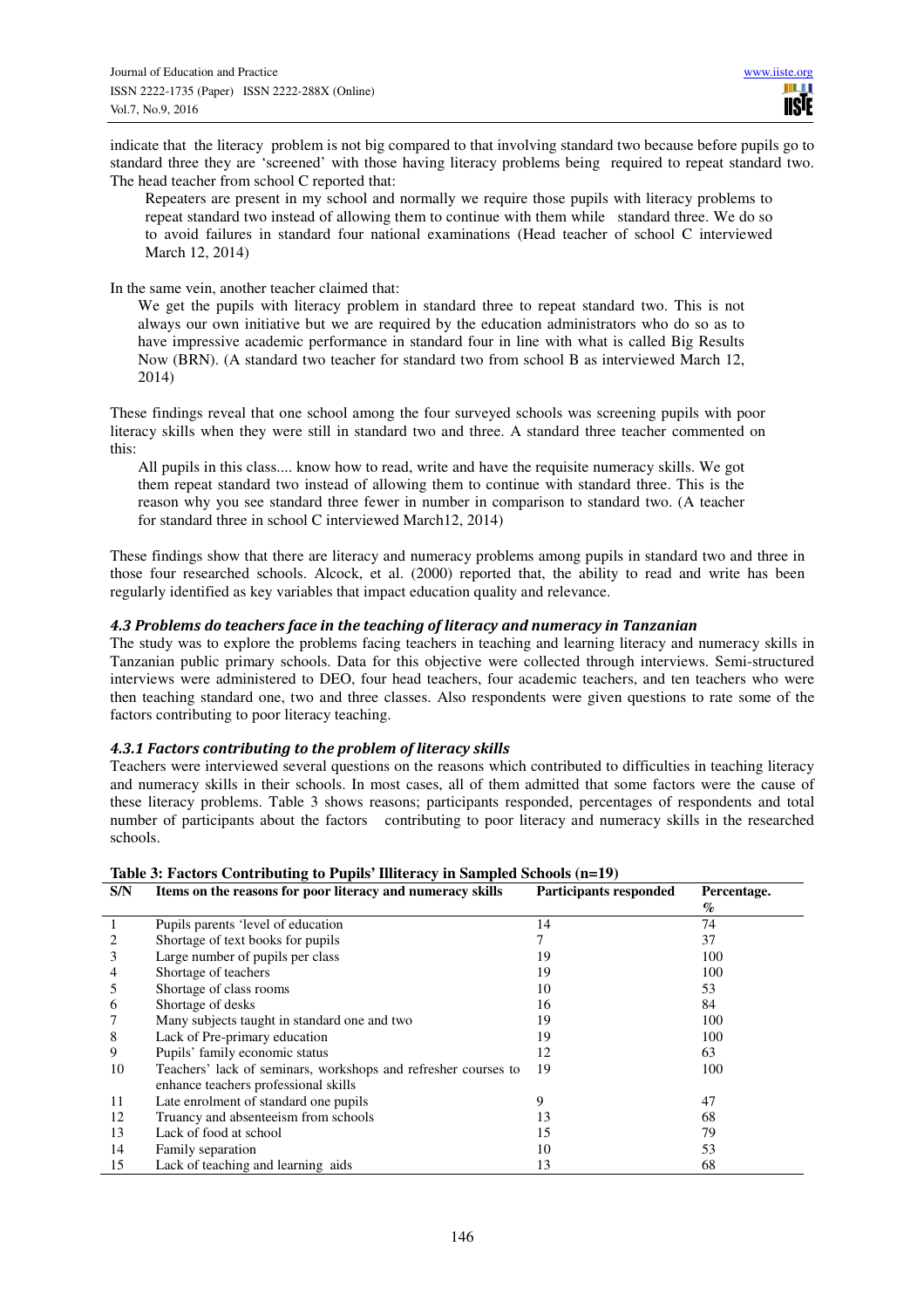This results imply that the most factors contributing to pupils illiteracy in sampled schools were: large number of pupils per class, shortage of teachers, many subjects taught in standard one and two, lack of pre-primary education and inadequate professional development skills responded to 100%. The study findings also show that there is a need to develop awareness for families and societies in general to enroll their pupils of school age in early stage and rebuke against family separation and truancy of their children.

#### *4.3.2 Pupils' parents' level of education tally*

Data for this factor were collected through semi-structured interview questions. Respondents 14(74%) reported that, it was an obstacle to most of pupils with literacy problems. A standard one class teacher reported this:

Most of the parents are not educated and pupils don't see anything to emulate out of their parents. Also Parents are unable to check their children's home works due to their illiteracy. (A standard one teacher in school A interviewed March 16, 2014)

Another class teacher reported that:

Pupils' parents do not know how to read and write... hence it is difficult for them to supervise and inspect what their children do at school. (A standard two teacher in school B interviewed March, 16, 2014)

Reporting the situation of literacy and numeracy teaching in his school, the head teacher of school B claimed that:

Yes, it is true that most pupils come from illiterate families in which parents are not aware of education and thus do not insist their children to come to school ... (Head teacher interviewed March16, 2014)

 Study by Carr-Hill, Okech, Katahoire, Kakooza, Ndidde, and Oxenham (2001) in Uganda reported that literate parents are more likely to be able to support their children in practical ways, such as meeting with their teachers and discussing progress with their children. Therefore, reading parents become models for the children to develop reading, writing habits or interests. Similarly, Lybolt and Gottfried, (2003) argued that, children's home environment is naturally crucial for literacy development.

## *4.3.3 Shortage of text books for standard one and two*

With respect to the shortage of text books 7(37%) of teachers said that shortage of text books was the reason for poor literacy teaching. The findings of this study revealed the scarcity of text books for standard one and two. One of the respondents from school A reported that:

Though we received new text books from the government through a non-governmental organization known as CAMFED but they are not enough to meet our school's need. Before that the problem was even bigger, but at the moment, the ratio of pupils verse text books is 1:4. So at least we have achieved something ....but for sure still we have a problem. (Head teacher in school A interviewed March 17, 2014)

Another respondent from School D responded that shortage of text books was a serious problem. During interview, he reported:

I am using one text book which is like a reference source to the teacher ... pupils do not have textbooks, they just copy on the board what I am writing....it is better for the government to buy text books to be used for standard one and two (A teacher teaching standard one and two interviewed March, 18,2014).

These findings about the shortage of text books are in line with the study by Fredriksson, (2002**)** who reported that, most of the Tanzanian primary schools do not have libraries; text books are very few almost in all of the primary schools.

## *4.3.4 Shortages of class rooms and desks*

 In relation to the shortage of classrooms 15(79%) of the teachers said that shortage of classrooms was a reason for poor literacy teaching in schools. During interview session, some respondents reported that their schools had shortages of both class rooms and desks while others had classrooms with few desks. School A and school C had sufficient class rooms, the problem was few desks. One of the respondents claimed that:

In our school classrooms are not a big problem; the problem is few desks....thus pupils are sit on the floor during lessons. (A teacher for standard in school A two interviewed March19, 2014)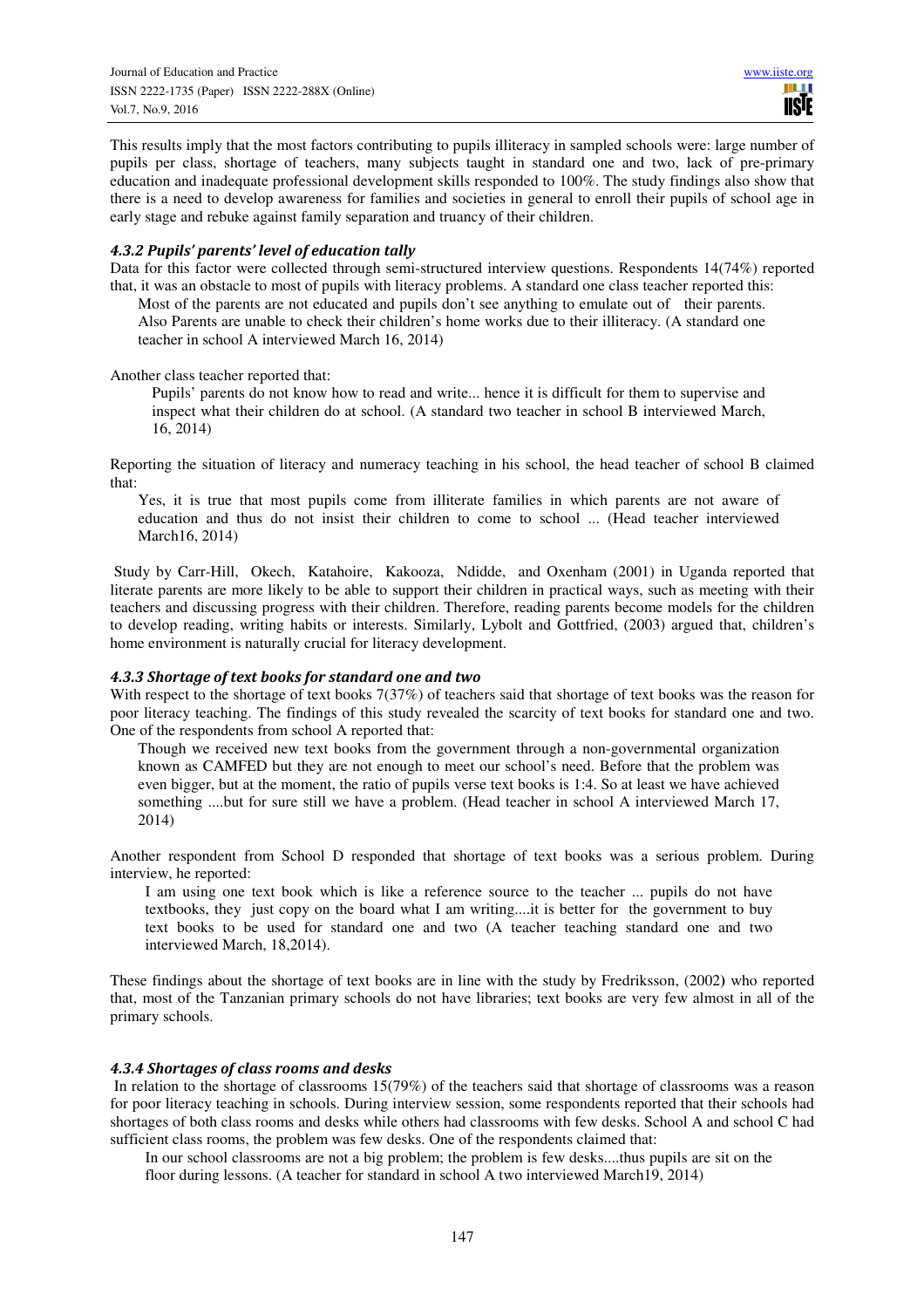In the same vein another teacher reported that:

We have scarcity of both classrooms and desks. As you see, we have four classrooms which are used for standard one up to standard seven (A teacher for standard one in school B interviewed March 20, 2014)

School B and school D had both shortages of class rooms and desks. For example, in school B, pupils were studying by shifting, the head teacher reported this:

Due to few desks and buildings, pupils study by shifting; four classes of standard one, three, five and seven attend morning session while the other three classes of standard two, four and six attend in the afternoon session. (Head teacher in school D interviewed March 20, 2014)

 As it is revealed in the surveyed schools were experiencing the scarcity of desks that led to the combining of streams to form a single class. This resulted into overcrowded classes that were difficult to teach and manage. These findings are in agreement with what was reported by UNESCO (2005), Abagi and Sifuna, (2006) that, classrooms designed for 45 pupils accommodate up to 80-120 children in many developing countries. Overcrowded classrooms have negative effects on teaching and learning because they challenge the teacher's ability to assist students as individuals (Anney, 2013).

#### *4.3.5 The family's socio-economic status*

In relation to family socio-economic status and the effect it has on literacy 12 (63%) of teachers supported that family socio-economic status was the reason behind poor literacy teaching. During interview session some respondents revealed that family socio-economic status was one of the factors which contributed to poor literacy skills to some extent. These respondents' reasons were that some of the students came from poor families. One of the respondents said:

Socio-economic status to some extent contributes to poor literacy teaching to many pupils although few among them are bright and in fact they are performing well in reading, writing and numeracy skills. (A standard two teacher in school A interviewed 21, March 2014)

One teacher claimed that some parents were polygamous and they had many children to care:

You know...polygamous marriages especially within our surrounding society cause parents to have many children in the family as a result they fail to provide for their needs including schools' uniforms. (A standard two teacher in school D interviewed March 21, 2014)

Studies show that poverty in families, lack of books in the homes and lack of parental support, are some of the major reasons for delayed literacy development among children (Lyon & Fletcher, 2001). Similarly Lybolt and Gottfried, (2003) report that, children from families with good economy have better achievements in reading literacy compared to children from poor socioeconomic position lack of school facilities to promote their learning literacy.

## *4.3.6 Shortage of qualified teachers*

Study findings shows that shortage of teachers is one of the reasons for poor literacy teaching in Tanzanian schools. Head teachers and academic masters reported that shortage of qualified teachers is also a factor contributing to poor literacy teaching. One of them reported that:

We have shortage of six qualified teachers; we are only nine qualified teachers. Our ratio is 1: 58 pupils over and above the national ratio of 1:40. (Head teacher in school C interviewed March 21, 2014)

Similarly, in School B one teacher said that:

We are six teachers and there is shortage of four teachers. Teachers' pupils' ratio is 1: 60. (Academic teacher interviewed, March 21, 2014)

Again, in School D, the Head teacher reported that:

The problem of shortage teachers in our school is big....we have sent our request to the DEO to get more teachers soon after new teachers' recruitment in this month (March) done by government. We have shortage of eight teachers and our teachers' pupils' ratio is 1: 71. (Head teacher interviewed March 25, 2014)

Due to shortage of teachers classes are overcrowded since pupils are often combined and therefore classroom management is very difficult hence not easy to supervise pupils' tasks and help those facing difficulties in learning literacy. Shortage of teachers explained in the study by Reimers, (2003) reports that in Pakistan, in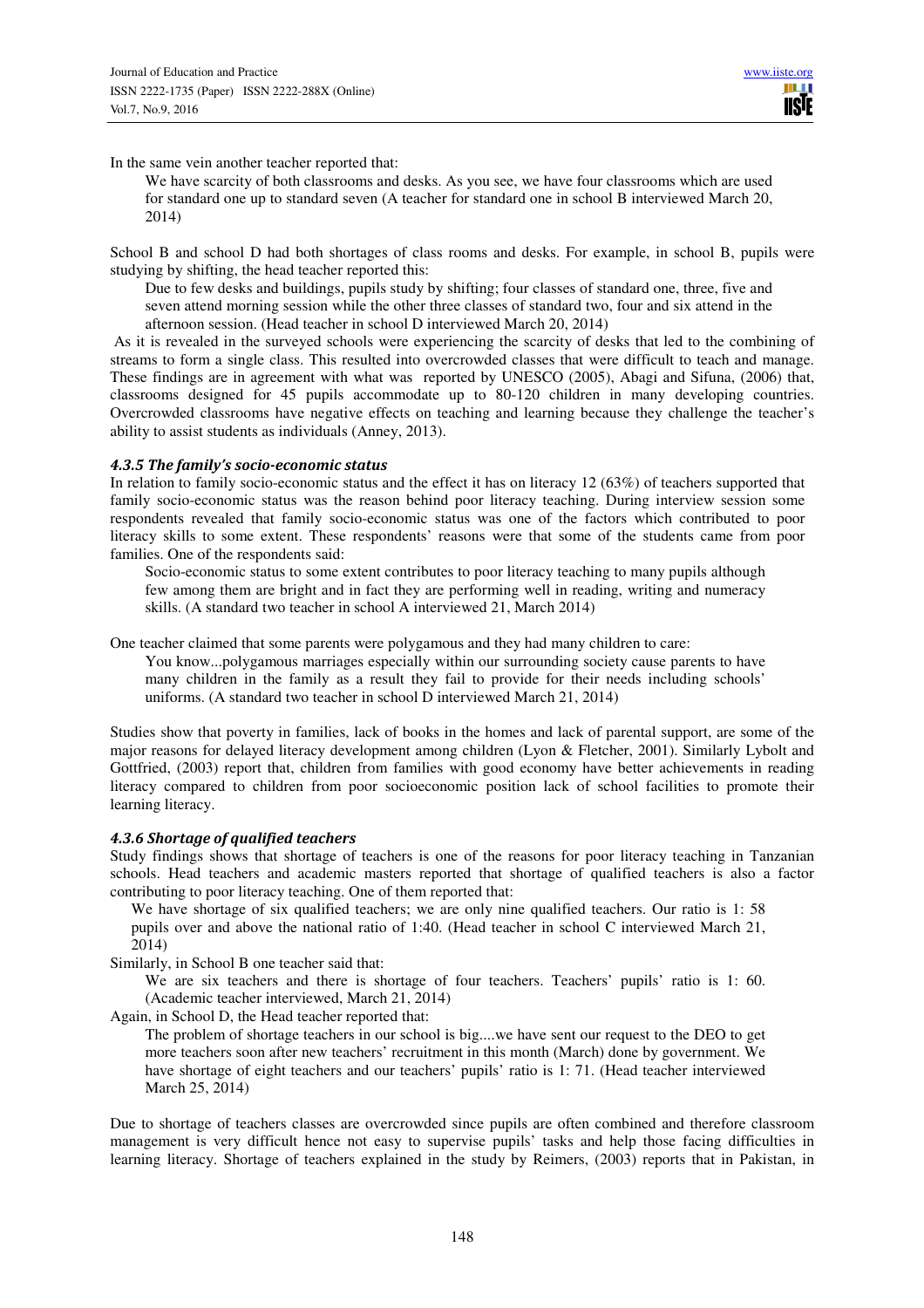efforts to expand access to education for girls in rural areas of Baluchistan, untrained local women have been hired as teachers and then trained on the job using distance-education approaches.

#### *4.3.7 Many subjects taught in class one and two*

Many subjects taught in standard one and two was also reported to be a reason for poor literacy teaching in Tanzanian classrooms. One teacher elaborated that:

Even though the curriculum needs us to teach seven subjects, but we are mainly focusing on teaching reading, writing, and numeracy skills for six months without teaching other subjects. We are doing so because pupils are beginners with no literacy skills, majority of them did not pass through pre-primary education hence it is difficult to teach them other subjects before 3Rs. (A teacher for standard one in school B, interviewedMarch17, 2014)

In the same vein, another teacher claimed that:

Teaching many subjects to standard one and two it is a burden to pupils simply because the majority of them do not have 3Rs (A standard one teacher in school C interviewed March 25, 2014)

Similarly, another respondent reported that:

You know the former curriculum for standard one and two was good. I was having few subjects and it directed on teaching 3Rs as major subjects. (A standard two teacher in school D interviewed March 25, 2014)

These results indicate that studying many subjects for standard one and two it is a burden to teachers and pupils in the teaching and learning processes. It is an obstacle to access education in standard one and two. These findings contradict with those of the study by McGaw, Long, Morgan, and Rosier (1989) report that, the link between high levels of literacy and academic success occurs, initially, through allowing individuals' access to the subjects planned in the curriculum, and second, through enabling them to achieve success educationally. Study findings show that standard one and two pupils fail to access many subjects allocated in the curriculum hence they need to have few of them which they can learn successfully.

## *4.3.8 Absence of pre-primary education schools*

Study findings show that lack of pre-primary education is one of the reasons affecting literacy teaching. During interview sessions, some participants claimed that the absence of pre- education for children has been contributing to poor pupils' literacy skills in Tanzanian schools particularly in district X. During interview the DEO narrated that:

Primary schools who had pre-primary classes are only 62 out of 148 schools. This is because of shortages of teachers and lack of classrooms to teach learners in pre-schools. There are also problems facing pre-schools, such as lack of salary to teachers unemployed by the government. Parents are responsible to pay the salary of these teachers, so once parents fail to pay those teachers they quit teaching. (DEO interviewed on March 18, 2014)

Another reason claimed by one respondent said that:

My school has a pre-primary class but the problem is that it is parents who are responsible for paying the salaries of the teachers, so once parents fail to pay them they stop working (Head teacher in school A interviewed March 24, 2014)

The findings about the importance of pre-primary education in Tanzania correspond to some previous studies such as by Lehmann, (1996) who reported that attending school at pre-school age is of great importance in students' reading literacy. Learners' attainment of reading literacy is substantially influenced by collaboration with parents and children at the pre-school age.

## *4.3.9 Late enrolment of standard one pupils*

Findings show that  $9(49\%)$  out of 19 teacher participants supported that late enrolment of standard one pupils is one of the reasons for poor literacy teaching. These results suggest that parents were not aware of their children's education and may decide whether to enroll them or not. During interview session one of the respondents reported that:

Late enrolment of the pupils in class one promotes poor literacy. Most of pupils are enrolling very late usually beginning in February and March. (A standard one teacher in school A interviewed March 24, 2014)

Another respondent claimed that: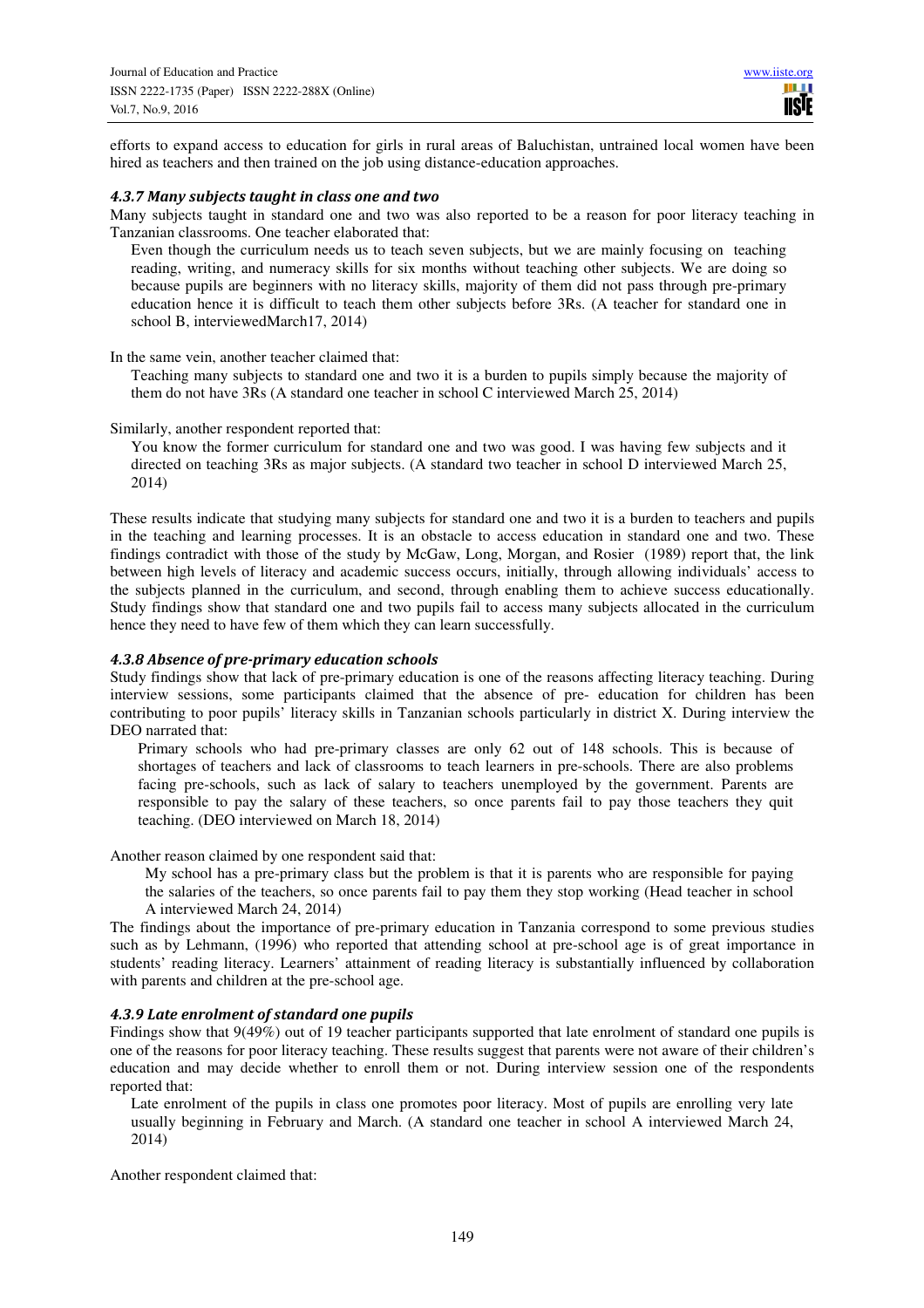Yes! It is very surprising... until this month some parents from interior areas are still bringing their children to enrol them and it is hard to turn them away because they are at the age or even over school age. (Academic teacher in school D interviewed March 24, 2014)

This findings show the seriousness of the enrolment problem to primary schools in researched district given its erratic nature. The findings contradict with ETP (1995) states that the major objective of this education policy is to achieve increased enrolment for every child of school age, equitable access and quality improvement of education attained. Given this fact, it is difficult to have expected levels of literacy for pupils especially those who are enrolled late.

## *4.3.10 Truancy and absenteeism from schools*

With regard to truancy and absenteeism of students in schools and the way it affected literacy, thirteen (68%) out of nineteen teachers supported that truancy and absenteeism from school were one of the reasons for poor literacy progress. The study findings revealed that there was fluctuation of attendance of pupils especially those in standard one and two. This was reported to have been happening the year around: One of the respondents reported that:

Parents' illiteracy contributes to pupils' truancy especially during agricultural season where many pupils stay home to help their parents in farming or doing home activities such as rearing babies. (A standard one teacher in school B interviewed March 25, 2014)

During the interviews, some participants reported that teaching of literacy was difficult because of many pupils' infrequent school attendance particularly for those in standard one and two. One teacher elaborated that:

Truancy and absenteeism are some of the problems contributing to difficulties in teaching and learning literacy and numeracy skills. Near our school there is market once per week and some pupils are sent by their parents to sell small items like eggs, chickens, and ground nuts. (A teacher for standard one in school D interviewed March 25, 2014)

It is obviously that truant pupils will have difficult to understand literacy and numeracy skills and to apply them in solving their daily problems. These findings are in line with those of study done by Tunfunde (2009) shows that the most affected group for dropout from schools were boys who engaged in various activities such as animal herding, household activities, stealing and prostitution.

#### *4.3.11 Inadequate professional development support for literacy teachers*

The findings show that nineteen (100%) of participants agreed that teachers lacked of seminars, workshops and refresher courses to support their literacy teaching and hence did not have enough skills on how to teach literacy. They only taught through experience, and they did not specialize in teaching literacy for standard one and two. One of the respondents reported that:

I am an experienced teacher who has been teaching standard one and two for 14 years. Since I started teaching, I have never attended any seminar, workshop and refresher courses. (A teacher for standard one in school A interviewed March 26, 2014)

Likewise another respondent claimed:

I did not specialize in teaching literacy and numeracy skills for standard one and two. I did not attend any seminar or workshop. I am just teaching through experience (A standard two teacher in school A interviewed March 26, 2014)

Another respondent said that:

In fact there is a need for us to attend seminars, refresher courses and workshops to shape us with Morden strategies of teaching literacy skills because we rely on what we have which of course is not relevant (A standard 3 teacher in school C interviewed March 26, 2014)

In all four surveyed schools, the respondents agreed that inadequate knowledge on literacy teaching contributed to difficulties in teaching literacy skills.

#### *4.3.12 Family separation*

Study findings showed ten (53%) out of nineteen teachers supported that family separation was the reason behind poor literacy progress. Respondents explained the reasons why some students experienced difficulties in mastering reading, writing and numeracy skills. Family separation was cited as a contributing factor to some pupils' lack of literacy skills. One of the respondents reported that:

Once parents live together, children are encouraged to attend to school regularly, with close supervision and monitoring in doing their school homework, easy access to their basic needs such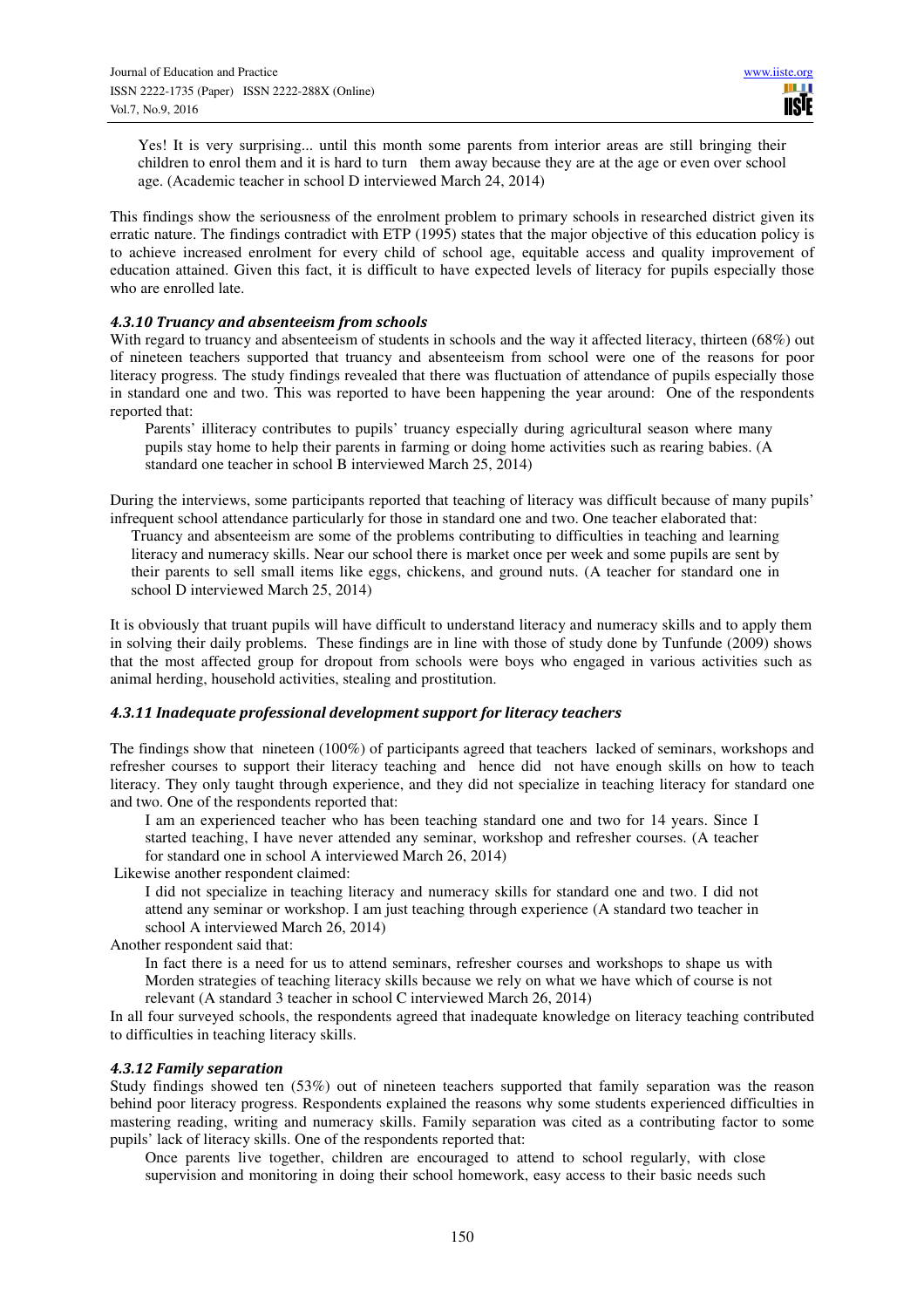as school uniforms, exercise books, and other schools facilities they are likely to master literacy skills. (A teacher for standard one in school B interviewed March 27, 2014)

In school D the academic teacher said that he knew of children coming from separated families. He reported that: We have pupils from separated families. Before their parents got separated, they used to come to school daily, but now they live with their grandmothers, and since then, their attendance to school has very poor and they are faced with the problem of literacy skills. (Academic teacher in school D interviewed March 27, 2014)

In line with these findings on the importance of the family in facilitating learners' literacy, the study by UWEZO, (2010) also supports that, family structure, especially in developing nations, has been held as one of the factors causing literacy skills problems. During interview sessions, respondents reported that most of the pupils who came from separated families lacked of school facilities and did not attend schools regularly and hence lagged behind others in their literacy skills.

#### *4.3.13 Lack of teaching and learning aids*

With regard to lack of teaching and learning aids, the results show that thirteen (68%) of the teacher respondents agreed that lack of teaching and learning aids was also responsible for poor literacy teaching, this is because, from the pedagogical point of view, young learners need more teaching and learning aids, classroom walls with impressive letters, words and learning cards. This was reported by one of the respondents in school B who claimed that:

You see.... the walls of this class are not painted. Even if you decide to put cards for letters, words, numeracy and teaching aids they cannot last long. (A teacher for standard one and two interviewed March 27, 2014)

A researcher also observed one overloaded teacher who had to teach many subjects in class one; a situation propelled by shortage of teachers. Such teacher defended himself for not using teaching aids:

You know, I am able to prepare teaching aids but because of many subjects I teach, I do not have

time to prepare teaching aids...... (A standard one teacher in school C interviewed March 27, 2014)

The present study's findings which indicate that most Tanzanian teachers teach without any teaching aids, the situation contrasts with what was reported by Altinyelken (2010) reported that Ugandan teachers used teaching aids to facilitate students' learning in their classrooms and that they had positive perception of the value of learner-centred teaching methods.

#### **5.0 Conclusion**

Study findings indicated that almost 55% of pupils in standard two and three cannot proficiently read, write and do numeracy of the curriculum level. Teacher's inadequate literacy teaching skills mainly contributed to the problem of pupils graduating from primary schools without literacy skills. Despite other factors such as school environment, parents' level of education and resources teachers contribution in literacy teaching cannot be overlooked in particular pedagogical aspect of literacy teaching.

#### **6.0 References**

- Abagi, O., & Sifuna, D. N. (2006). *Reports of the final evaluation of tusome Vitabu Project (TVP) in Tanzania*. Dar-es-Salaam: Care International Tanzania.
- Adedoyin, O. O. (2011). The impact of teachers' in-depth pedagogical mathematical content knowledge on academic performance: As perceived by Botswana junior secondary school pupils. *European Journal of Educational Studies, 3*(2), 277-292.
- Akiba, M., LeTendre, G. K., & Scribner, J. P. (2007). Teacher quality, opportunity gap, and national achievement in 46 countries. *Educational Researcher*. 36(7). 369-387. doi: achievement in 46 countries. *Educational Researcher, 36*(7), 369-387. doi: 10.3102/0013189x07308739
- Alcock, K. S., Nokes, K., Ngowi, F., Musabi, C., McGregor, S., Mbise, A., Baddeley, A. (2000). The development of reading tests for use in a regularly spelt language. *Applied Psycholinguistics, 21*(4), 525-555.
- Altinyelken, H. K. (2010). Pedagogical renewal in Sub-Saharan Africa: The case of Uganda. *Comparative Education, 46*(2), 151-171. doi: 10.1080/03050061003775454
- Anney, V. N. (2013). *Supporting licensed science teachers' professional development in adopting learnercentred pedagogy in Tanzanian secondary schools.* (Doctoral dissertation), University of Waikato, Hamilton, New Zealand.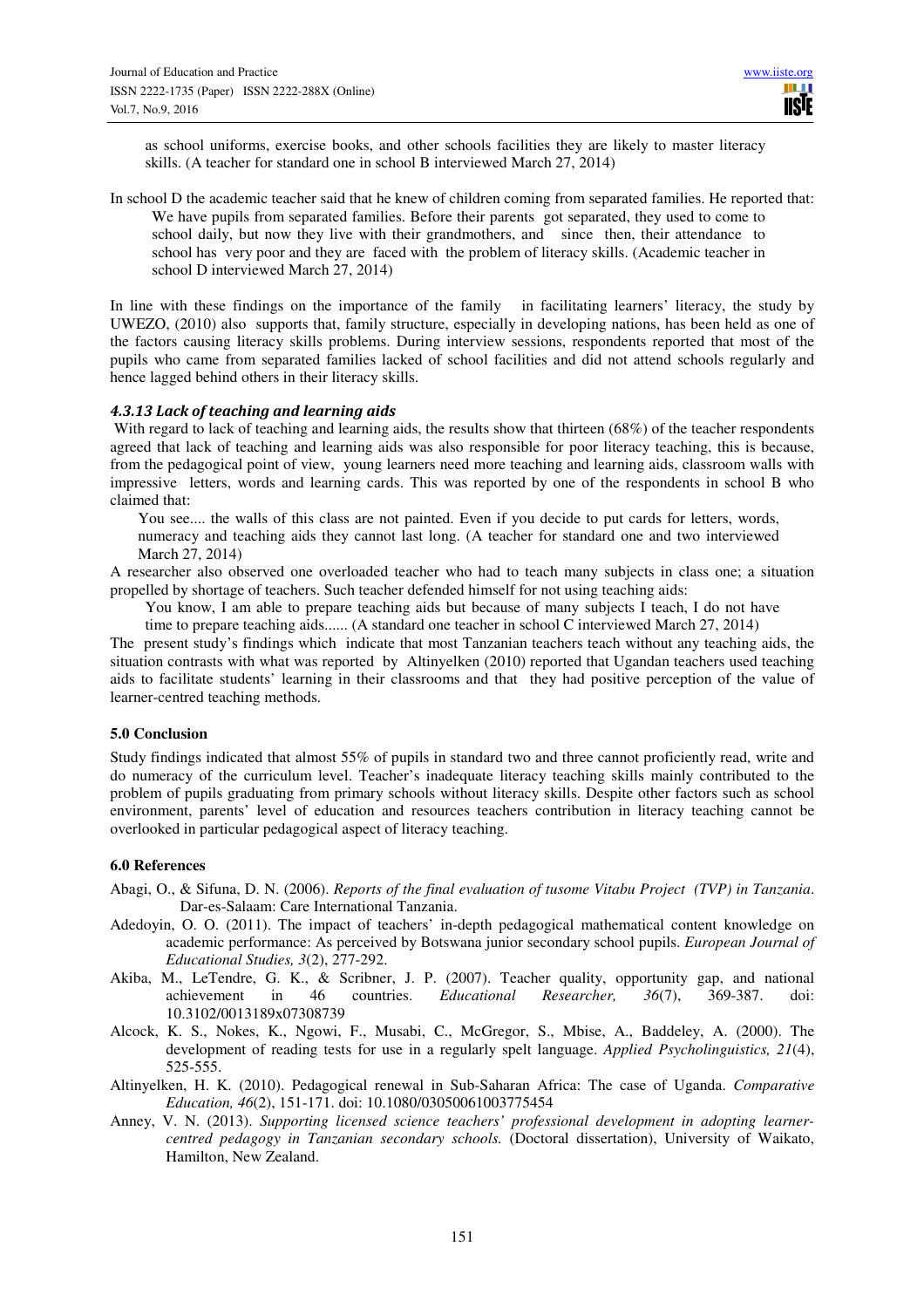- Anney, V. N. (2014). Ensuring the quality of the findings of qualitative research: looking at Trustworthiness Criteria. *Journal of Emerging Trends in Educational Research and Policy Studies, 5*(suppl 2), 272-281.
- Ary, D., Jacobs, L. C., Razavieh, A., & Sorensen, C. K. (2010). *Introduction to research in education* (8 ed.). New York, NY: Hult Rinchart & Wiston.
- Au, K. H. (1998). Social constructivism and the school literacy learning of students of diverse backgrounds. *Journal of Literacy Research, 30*(2), 297-319.
- Barton, M. L. (1997). Addressing the literacy crisis: Teaching reading in the content areas. *NASSP Bulletin, 81*(587), 22-30. doi: 10.1177/019263659708158705
- Beech, J. R. (2005). Ehri's model of phases of learning to read: a brief critique. *Journal of Research in Reading, 28*(1), 50-58. doi: 10.1111/j.1467-9817.2005.00252.x
- Blömeke, S., Suhl, U., & Kaiser, G. (2011). Teacher education effectiveness: Quality and equity of future primary teachers' mathematics and mathematics pedagogical content knowledge. *Journal of Teacher Education, 62*(2), 154-171. doi: 10.1177/0022487110386798
- Boyatzis, R. E. (1998). *Transforming qualitative information: Thematic analysis and code development*. Thousand Oaks, CA: Sage.
- Breznitz, Z. (2006). Fluency in reading: Synchronization of processes. Malwah, NJ: Erlbaum.
- Bryson, F. K. (2003). *An examination of two methods of delivering writing instruction to fourth grade students.* (Master thesis), Texas Woman's University, Texas.
- Carr-Hill, R., Okech, A., Katahoire, A., Kakooza, T., Ndidde, A., Oxenham, J. (2001). *Adult literacy programs in Uganda*. Washington D.C: Human Development Africa Region.
- Carroll, J. (2011). From encyclopaedias to search engines: Technological change and its impact on literacy learning. *Australian Journal of Language & Literacy,, 34*(2), 27-34. .
- Chall, J. S. (1983). *Stages of reading development*: McGraw-Hill.
- Chard, D. J., & Osborn, J. (1999). Phonics and word recognition instruction in early reading programs: Guidelines for accessibility. http://www.readingrockets.org/article/phonics-and-word-recognitioninstruction-early-reading-programs-guidelines-accessibility
- Department of Education and Skills. (2011). Literacy and numeracy for learning and life: The national strategy to improve literacy and numeracy among children and young people 2011-2020. file:///C:/Users/IBM/Downloads/Literacy&NumeracyforLearningandLife2011-2020.pdf
- Department of Education and Training. (2010). Literacy literature review for evidence based practices framework.

http://www.education.nt.gov.au/\_\_data/assets/pdf\_file/0004/11398/LiteratureReviewLiteracy.pdf

- Dickinson, D. K., & Caswell, L. (2007). Building support for language and early literacy in preschool classrooms through in-service professional development: Effects of the Literacy Environment Enrichment Program (LEEP). *Early Childhood Research Quarterly, 22*(2), 243-260. doi: http://dx.doi.org/10.1016/j.ecresq.2007.03.001
- Ehri, L. C. (1995). Phases of development in learning to read words by sight. *Journal of Research in Reading, 18*(2), 116-125. doi: 10.1111/j.1467-9817.1995.tb00077.x
- Ehri, L. C. (2004). Development of Sight Word Reading: Phases and Findings.
- Ehri, L. C. (2005). Learning to Read Words: Theory, Findings, and Issues. *Scientific Studies of Reading, 9*(2), 167-188. doi: 10.1207/s1532799xssr0902\_4
- Ehri, L. C., Nunes, S. R., Willows, D. M., Schuster, B. V., Yaghoub-Zadeh, Z., & Shanahan, T. (2001). Phonemic Awareness Instruction Helps Children Learn to Read: Evidence From the National Reading Panel's Meta-Analysis. *Reading Research Quarterly, 36*(3), 250-287. doi: 10.1598/RRQ.36.3.2
- Farrall, M. L. (2012). *Reading Assessment: Linking Language, Literacy, and Cognition*. Hoboken, NJ: Wiley.
- Frith, U. (1985). Beneath the surface of developmental dyslexia. In J. M. K. Patterson & M. Coltheart (Eds.), *Surface dyslexia: Neuropsychological and cognitive studies of phonological reading* (pp. 301–330). London: Erlbaum.
- Gough, P., & Hillinger, M. (1980). Learning to read: an unnatural act. *Bulletin of the Orton Society, 30*(1), 179- 196. doi: 10.1007/BF02653717
- Hakielimu. (2008). *What's quality education? A research report on citizen's perspectives and children's basic skills*. Dar-es-Salaam Hakielimu.
- Hornby, A. S. (Ed.) (2000) (6 ed.). New York, NY: Oxford University Press.
- Kitta, S. (2004). *Enhancing mathematics teachers' pedagogical content knowledge and skills in Tanzania.* (Doctoral dissertation), University of Twente, Enschede, The Netherland.
- Lehmann, R. (1996). Reading literacy among immigrant students in the United States and the former west Germany. In M. Binkley, K. Rust, & T. Williams (Eds.), Reading literacy in the international perspectives. National Center for Education Statistics (pp. 101–114). Washington DC, USA: Department of Statistics.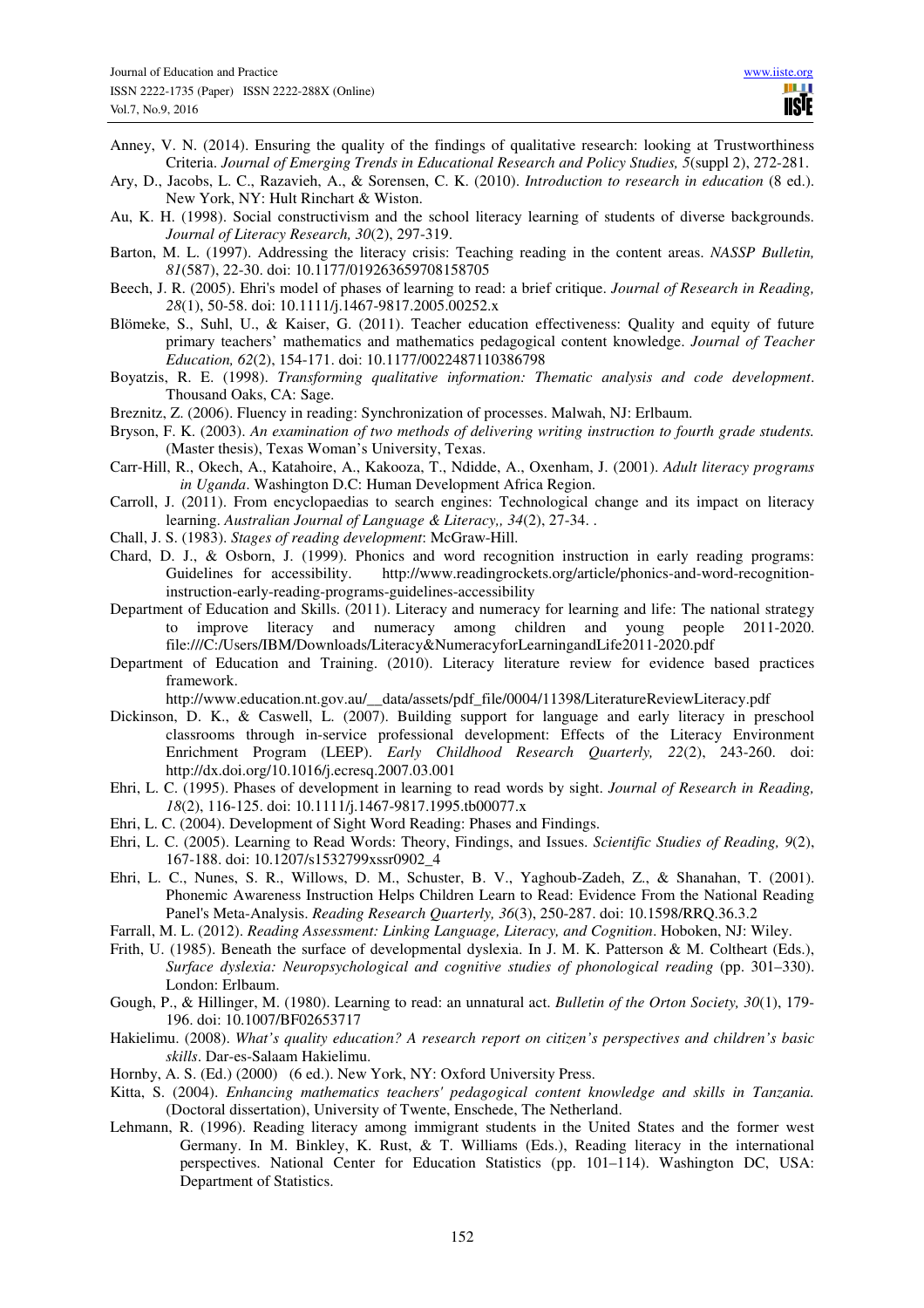- Lybolt, J. & Gottfried. (2003). Promoting pre-school language. In H. J. Walberg (Ed.), The International Academy of Education-IAE Educational Practices Series, Chicago: University of Illinois.
- Lyon, G. R. & Fletcher, J. M. (2001). *Early identification, prevention, and early intervention for children at risk for reading failure*. An Article in Basic Education, the Monthly Publication of the Council for Basic Education.
- Mapunda, D. A. (2007). *A Shortage of Teachers and its Effects on Curriculum Implementation in Community Secondary Schools in Tanzania*. Dissertation. Education Psychology and Curriculum Studies. Univesity of Dar Es salaam. Dar es salaam.
- Marsh, G., & Desberg, P. (1983). The Development of Strategies in the Acquisition of Symbolic Skills. In D. Rogers & J. Sloboda (Eds.), *The Acquisition of Symbolic Skills* (pp. 149-154): Springer US.
- Marsh, G., Desberg, P., & Cooper, J. (1977). Developmental changes in reading strategies. *Journal of Reading Behavior, 9*(4), 391-394.
- McGaw, B., Long, M. G., Morgan, G. and Rosier, M. J. (1989). Literacy and numeracy. In Australian schools, ACER Research Monograph No. 34. Hawthorn, Victoria: ACE
- McGee, L. M., & D. J. Richgels. 2001. *Literacy's beginnings: Supporting young readers and writers,* 3rd edition. Needham, MA: Allyn & Bacon.
- Miskel, C. G., and Hoy, W. K. (2008). *Educational administration. Theory research and practice.* New York: McGraw – Hil.
- Mkumbo, K. (2011, December 18). Clarify on reading and writing examination *The Guardian newspaper*.
- Morrow, L. M., Gambrell, L. B., Duke, N. K., & Nero, J. R. D. (2011). *Best Practices in Literacy Instruction* (4 ed.). New York, NY: Guilford Publications.
- Reimers, E. V. (2003). Teacher professional development; An international review of the literature. UNESCO: International Institute for Educational Planning
- Ritter, K. (2009). *Before Shaughnessy: Basic Writing at Yale and Harvard, 1920-1960*. Illinois: Southern Illinois University Press.
- Roberts, P. (2005). A framework for analysing definitions of literacy. *Educational Studies, 31*(1), 29-38. doi: 10.1080/0305569042000310949
- Roskos, K. A., Christie, J. F., & Richgels, D. J. (2003). The essentials of early literacy instruction. *Young Children, 58*(2), 52-60.
- Rumelhart, D., & McClelland, J. ( 1986). *Parallel distributed processing: Explorations in the microstructure of cognition*. Cambridge, MA: MIT Press.
- Scholz, R. W., & Tietje, O. (2002). *Embedded Case Study Methods: Integrating Quantitative and Qualitative Knowledge*: SAGE Publications.
- Scott, J. L., Teale, W. H., Carry, D. D., Johnson, N., & Morgan, D. R. (2009). Effective Literacy Instruction for Urban Children: Voices from the Classroom. *The Reading Teacher, 63*(4), 338-341.
- Smith, R. (1999). *The future of teacher education: Principles and prospect*. Paper presented at the American Education Research Association Symposium, Montreal, Canada.
- Snow, C. E., Burns, M. S., & Griffin, P. (1998). Preventing reading difficulties in young children. *Psychology in the Schools, 39*(3), 343-344. doi: 10.1002/pits.10011
- Street, B. V. (2004). *Understanding and defining literacy: Scoping paper for EFA global monitoring report 2006* Paris: UNESCO.
- Stronge, H., Ward, T. J., Tucker, P. D., & Hindman, J. L. (2007). What is the relationship between teacher quality and student achievement? an exploratory study. *Journal of Personnel Evaluation in Education, 20*(3-4), 165-184. doi: 10.1007/s11092-008-9053-z
- Sturtevant, E. G. & Kim, G. S. (2009). Literacy motivation and school/non-school literacies among students enrolled in a middle-school ESOL program. *Literacy Research and Instruction, 49*(1), 68-85, DOI: 10.1080/19388070802716907 London: Routledge.
- Tankersley, K. (2003). *The threads of reading: Strategies for literacy development*. New York: Association for Supervision and Curriculum Development
- Torgesen, J. K., Wagner, R. K., & Rashotte, C. A. (1994). Longitudinal studies of phonological processing and reading. *Journal of Learning Disabilities, 27*(5), 276-286. doi: 10.1177/002221949402700503
- Tunfunde, S. (2009). Primary school dropout and their post-school experiences. A case study of Mbeya district. Unpublished M. A (Education) Dissertation. University of Dar es salaam.
- TWAWEZA.(2014). Are our children learning? Retrieved from http://www.twaweza.org/uploads/files/UwezoTZ-ALA2014-FINAL-EN.pdf
- UNESCO, (2005). Education for all. Global monitoring report of the quality imperative. Paris, France: UNESCO.
- UNESCO. (2013). Adult and youth literacy. http://www.uis.unesco.org/literacy/Documents/fs26-2013-literacyen.pdf